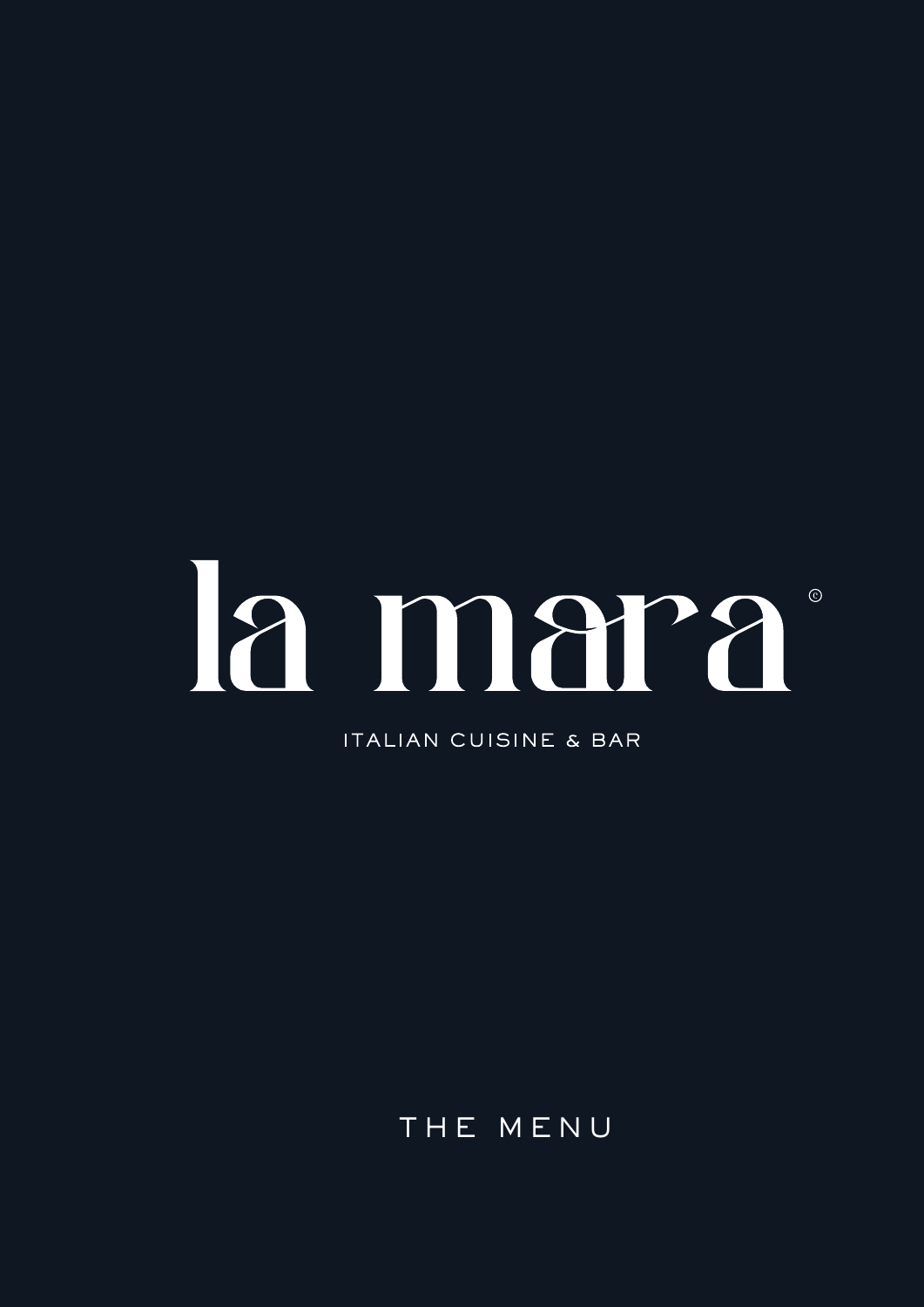

# WILLKOMMEN

Wir definieren für uns die italienische Küche neu und gehen beim Geschmack und Genuss auf neuen Weg. Genießen Sie die neuen köstlichsten Kreationen aus Pasta, Pizza und Salaten. Die leckersten Gerichte einfach neu gedacht. Zusammen mit coolem Service im gemütlichen Ambiente sorgen wir für unvergessliche Genussmomente.

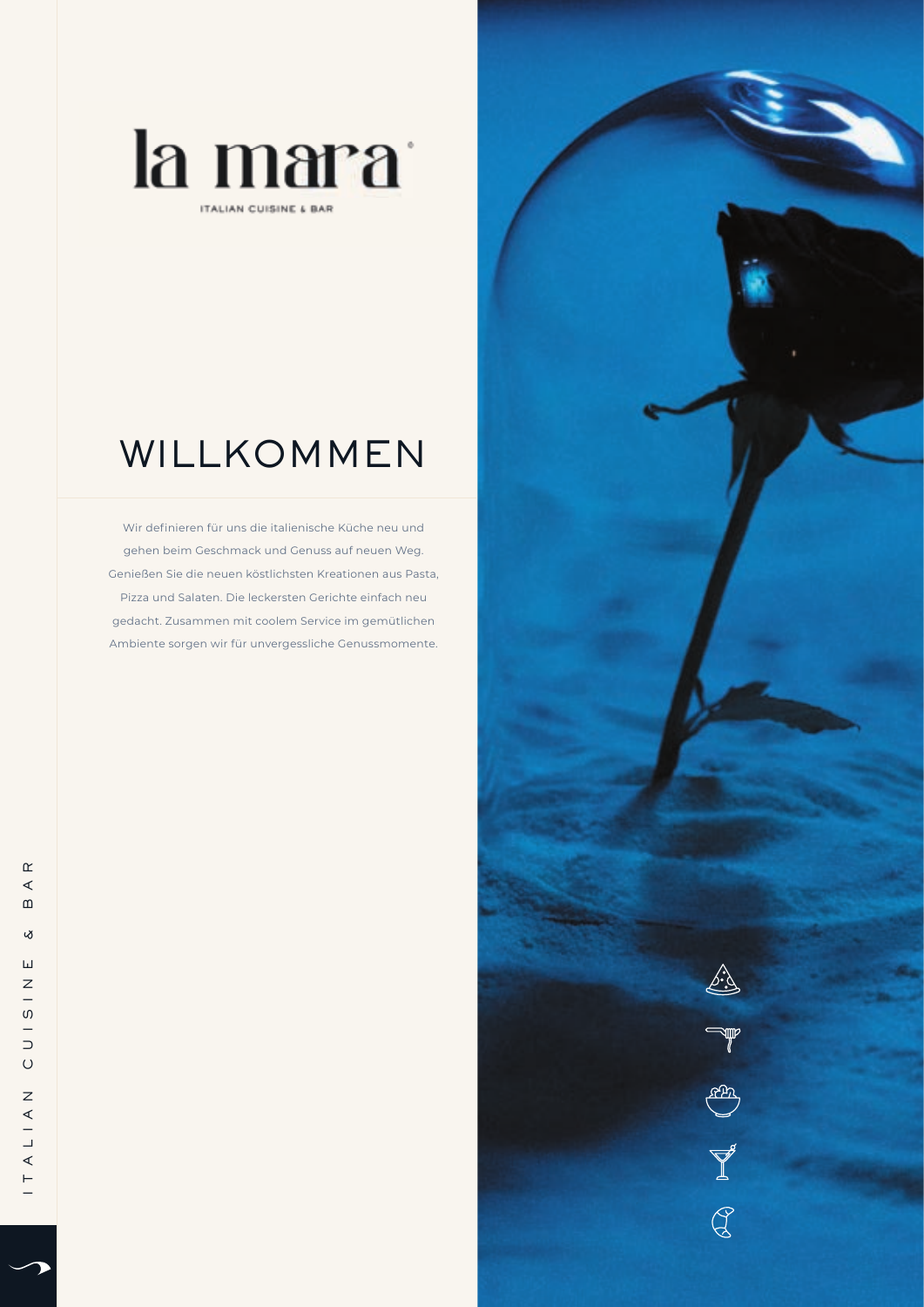# **SÜSSES**

#### EISKAFFEE KLASSISCH (A,G) 5,90

köstliches Vanilleeis und eisgekühlter Kaffee, garniert mit viel Schlagobers caffé ghiacciato al vaniglia con panna iced coffee with vanilla ice cream and cream

#### EISKAFFEE GERÜHRT (A,G) 6,90

Köstliches Vanilleeis und eisgekühlter Kaffee gerührt, garniert mit viel Schlagobers caffé ghiacciato mescolato al vaniglia con panna stirred iced coffee with vanilla ice cream and cream

#### LA MARA ESPRESSO SPECIALE (A,C,E,G,H) 7,90

Dreierelei Süßes mit kräftigem Espresso

#### HAUSBECHER (A,G) 7,50

gemischtes Eis mit Früchten der Saison und Schlagobers gelato misto, frutti freschi e panna ice cream, fresh fruits and cream

#### AFFOGATO (A,G) 3,90

Espresso mit Vanilleeis espresso with vanilla ice cream

#### HAUSGEMACHTES

| TIRAMISU (A,C,E,G) | 5.80 |
|--------------------|------|
| fatto in casa      |      |
| homemade           |      |

#### TOPFEN- ODER

| APFELSTRUDEL (A,C,E,F,G,H)                             | 3,40 |
|--------------------------------------------------------|------|
| strudel with pot or apples                             |      |
| mit Sahne / panna / cream                              | 3.90 |
| mit Vanilleeis / gelato di vaniglia / Vagniglia ice    | 4.90 |
| mit Vanillesauce / salsa alla vaniglia / vanigliasauce | 5.50 |
|                                                        |      |

#### KLEINES

| <b>GEMISCHTES EIS (A,C,E,F,G,H)</b> | 4.80 |
|-------------------------------------|------|
| gelato misto / mixed icecream       |      |
| mit Sahne / panna / cream           | 5.50 |

#### SCHOKOGUGELHUPF

| MIT EIS (A,C,E,F,G,H)             | 6.90 |
|-----------------------------------|------|
| Schokosauce, Vanilleeis und Sahne |      |
|                                   |      |

#### EISPALATSCHINKEN 5,90

| (A, C, E, F, G, H)                                   |
|------------------------------------------------------|
| 1 Kugel Eis, Schokosauce, Mandeln,                   |
| frische Früchte, Sahne                               |
| pancakes con salsa cioccolato, mandorle, frutte,     |
| panna                                                |
| ice pancakes, chocolate sauce, almonds, fruit, cream |
|                                                      |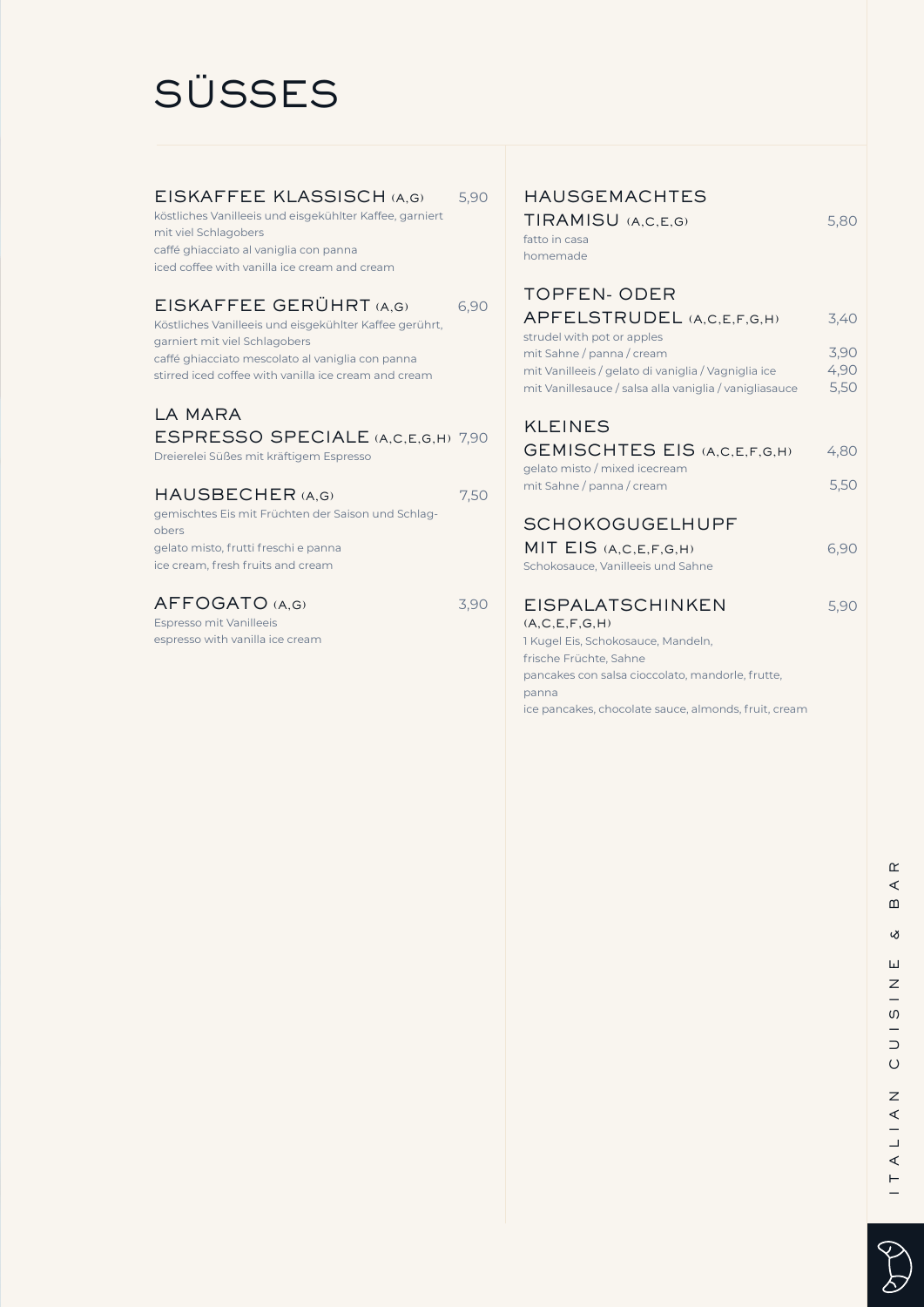# HEISSGETRÄNKE

# KAFFEE (G) **NESPRESSO.**

| <b>ESPRESSO</b>                       | 2,50          |
|---------------------------------------|---------------|
| <b>MACCHIATO</b>                      | 2,70          |
| VERLÄNGERTER<br>mit Schlagsahne       | 3,40<br>33,70 |
| CAPPUCCINO                            | 3,70          |
| <b>ESPRESSO DOPPIO</b>                | 4,10          |
| LATTE MACCHIATO                       | 4,20          |
| <b>ESPRESSO CORETTO</b><br>mit Grappa | 6,90          |
| ESPRESSO 2 GO                         | 2,50          |
| COFFEE 2 GO                           | 2,50          |
| CAPPUCCINO 2 GO                       | 2,90          |

## TEE

| <b>SCHWARZTEE</b>                                                                                                                                                                                         | 3,60 |
|-----------------------------------------------------------------------------------------------------------------------------------------------------------------------------------------------------------|------|
| <b>GRÜNER TEE</b>                                                                                                                                                                                         | 3,60 |
| FRÜCHTE-<br>ODER KRÄUTERTEE<br>Pfefferminz<br>Hagebutten<br>Kamille                                                                                                                                       | 3,60 |
| Blutorange<br>Kirsche<br>Multifrucht<br>Ingwer-Zitrone                                                                                                                                                    |      |
| ODER WÄHLEN SIE AUS<br>UNSEREN 6 SPEZIALTEES<br><b>TEEKANNE</b><br>Wild Berry WONDER<br><b>HEY Earl Grey</b><br>Alpenkräuter<br><b>Green Tea GREETINGS</b><br><b>MOUNT Darjeeling</b><br>COOL Pepper mint | 4,10 |
|                                                                                                                                                                                                           |      |

ALLE KAFFEES AUCH KOFFEINFREI

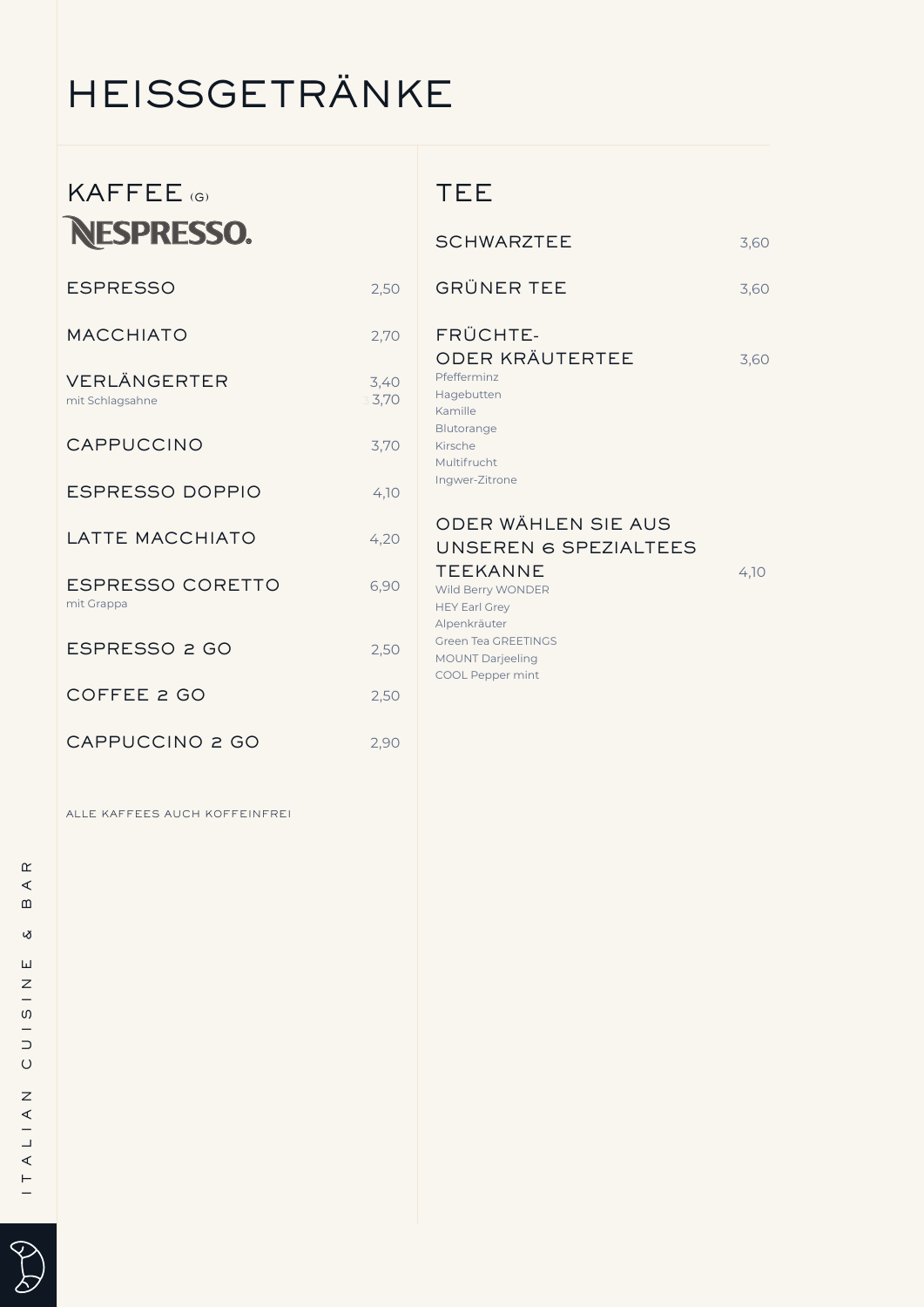# **SÄFTE**

## SPECIALS

| <b>BAILEYS LATTE (G)</b>                                                                                | 5,80 |
|---------------------------------------------------------------------------------------------------------|------|
| LATTE MIT GESCHMACK (G)<br>Vanille, Haselnuss,<br>weiße Schokolade,<br>Karamell,<br>Amaretto no Alkohol | 5,50 |
| AFFOGATO (G)<br>Espresso mit Vanilleeis                                                                 | 3,90 |
| GLÜHWEIN (O)                                                                                            | 3,70 |
| ORANGENPUNSCH<br>alkoholfrei                                                                            | 3,70 |
| ORANGENPUNSCH<br>mit Alkohol                                                                            | 5.90 |

# SÄFTE 0,2 L FRISCHGEPRESST BIO-ORANGENSAFT 3,70 SÄFTE 0,3 L NATURA-CLUB natur oder mit Kohlensäure naturale o frizzante POMPELMO-ANANAS 4,70 GRAPEFRUIT-ANANAS ZENZERO-LIMONE 4,70 INGWER-ZITRONE LAVANDA-LIMONE 4,70 LAVENDEL-ZITRONE SAMBUCO 4,70 HOLUNDER SALVIA 4,70 **SALBEI**

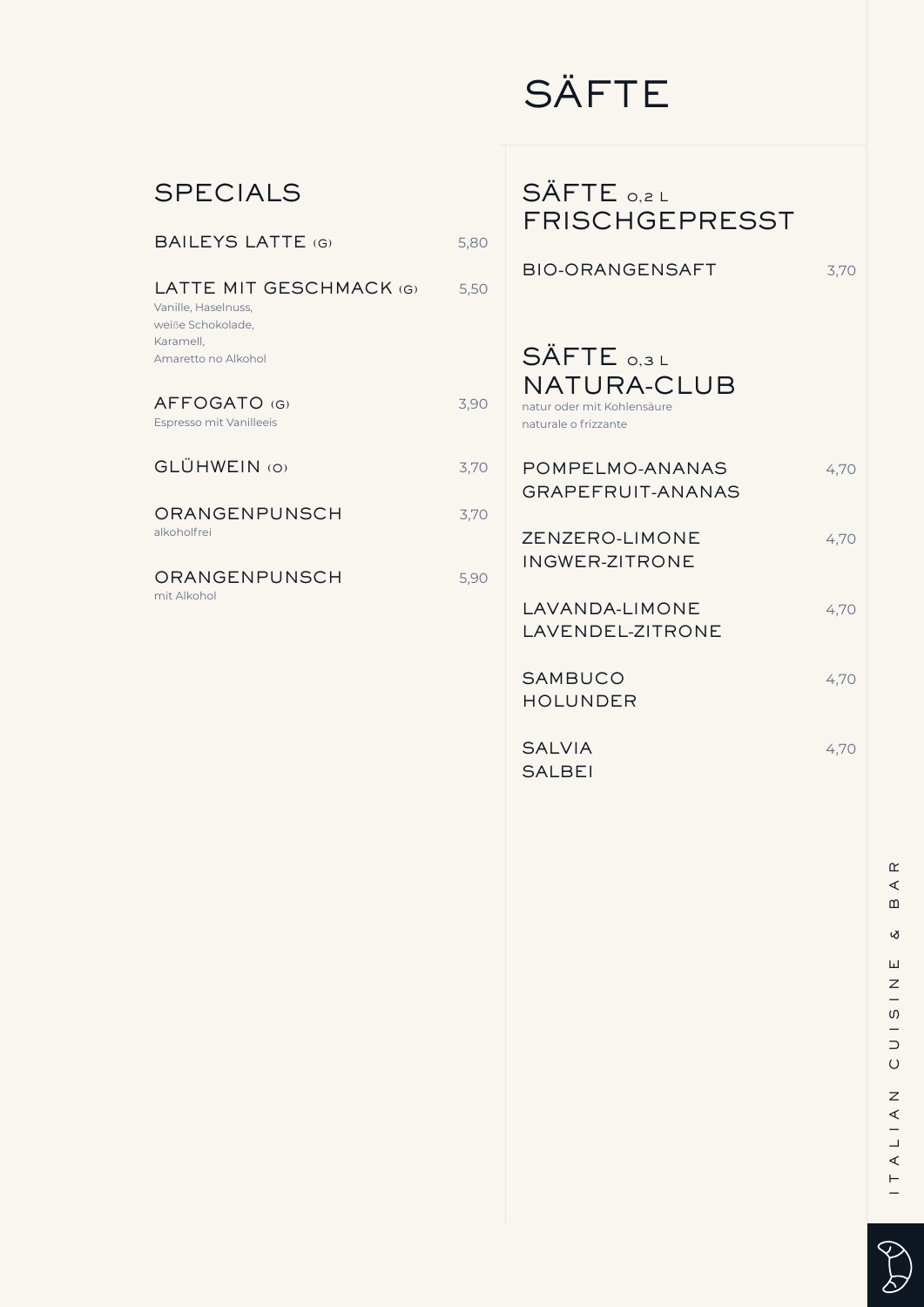#### WIR EMPFEHLEN ZUM

# APERO

| PROSECCO<br>VILLA SANDI ROSÉ                                                     | 0.114.60 |
|----------------------------------------------------------------------------------|----------|
| APEROL VENEZIANO<br>Aperol, Prosecco Milano,<br>Sodawasser, Orangenscheibe       | 6,90     |
| HUGO<br>Prosecco, Sodawasser, Limettenscheiben,<br>Minzblätter und Holundersirup | 6,80     |
| ROSI<br>Lillet, Schweppes Wild Berry, Rosenblätter                               | 6,80     |
| VIVE LILLET<br>Lillet, Schweppes Tonic, Gurkenscheiben, Beeren                   | 6,80     |
| LA MARA<br>Prosecco, Zitronensaft, Orangensaft<br><b>Blue Curacao</b>            | 7,90     |

# VORSPEISEN

| FRITTATENSUPPE<br>HAUSGEMACHT (C,G,I)<br>Hausgemachte Fleischsuppe<br>zuppa di carne<br>homemade meat soup                                                                                                                                                                     | 5,50  |
|--------------------------------------------------------------------------------------------------------------------------------------------------------------------------------------------------------------------------------------------------------------------------------|-------|
| TOMATENSUPPE VEGGIE<br>(A, I, L, O, P)<br>Mit Sahne und frischem Basilikum<br>zuppa di pomodoro con crema e basilico<br>tomato soup with cream and basil                                                                                                                       | 5,90  |
| ANTIPASTI-TELLER (C,G,H)<br>Prosciutto crudo, Grana Padano, Artischocken,<br>Zucchini, Aubergine, Zwiebel, Oliven,<br>Büffelmozzarella, Pesto genovese, Bruschetta<br>ham, parmesan, artichokes, zucchini, aubergine,<br>onions, olives, buffalo mozzarella, pesto, bruschetta | 14.50 |
| CAPRESE VEGGIE @<br>Tomaten, ital. Büffelmozzarella, Basilikum<br>pomodori, mozzarella di buffala, basilico<br>tomatos, buffalo mozzarella, basil                                                                                                                              | 9,50  |



ITALIAN CUISINE & BAR  $\triangleleft$  $\Omega$ Ø  $\bar{\omega}$  $\frac{Z}{9}$  $\begin{array}{c}\n- \\
0\n\end{array}$ ITALIAN

<u>nas</u>

 $\mathbf{\underline{\alpha}}$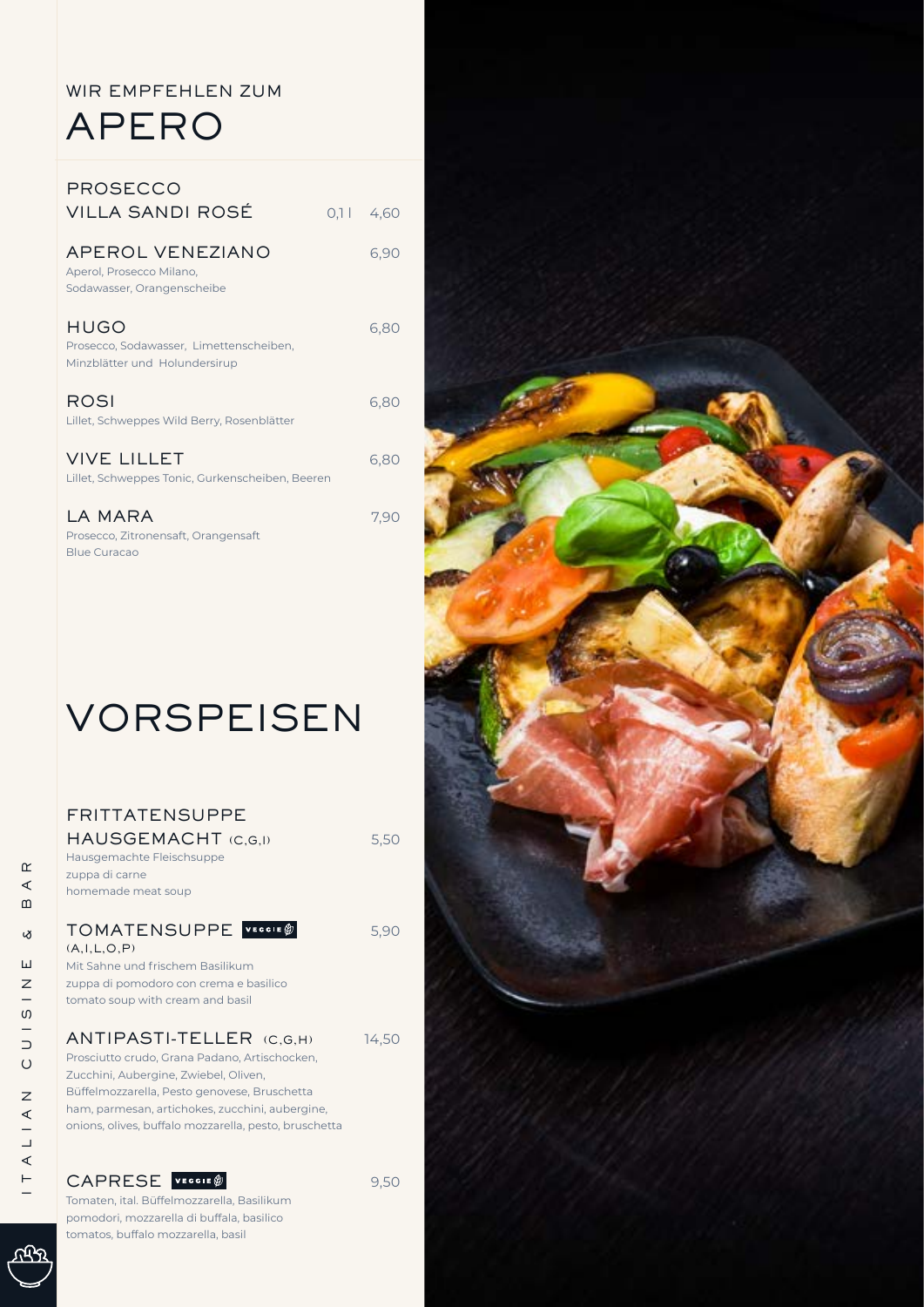# BRUSCHETTE

#### $POMODORO (A, C, F, G)$  veccle  $\emptyset$  6,90

geröstete Weißbrotscheiben mit Tomaten, Knoblauch, Basilikum und Olivenöl con pomodori, aglio, basilico ed olio d'oliva toasted bread with tomatoes, garlic, basil and olive oil

#### TONNO (A,C,D,F,G,R) 7,50 mit mariniertem Thunfisch

con tonno marinato toasted bread with marinated tuna

#### GEMISCHT (A,C,D,F,G,R) 7,80 2x tonno, 2x pomodoro

bruschetta mista mixed toasted bread

> $\underline{\alpha}$ ITALIAN CUISINE & BAR  $\prec$  $\boldsymbol{\text{m}}$ Ø  $\sqcup$  $\, \geq$  $\overline{\phantom{0}}$  $\omega$  $\overline{\phantom{a}}$  $\supset$  $\circ$  $\, \geq$  $\triangleleft$  $\frac{1}{2}$  $\triangleleft$  $\frac{1}{1}$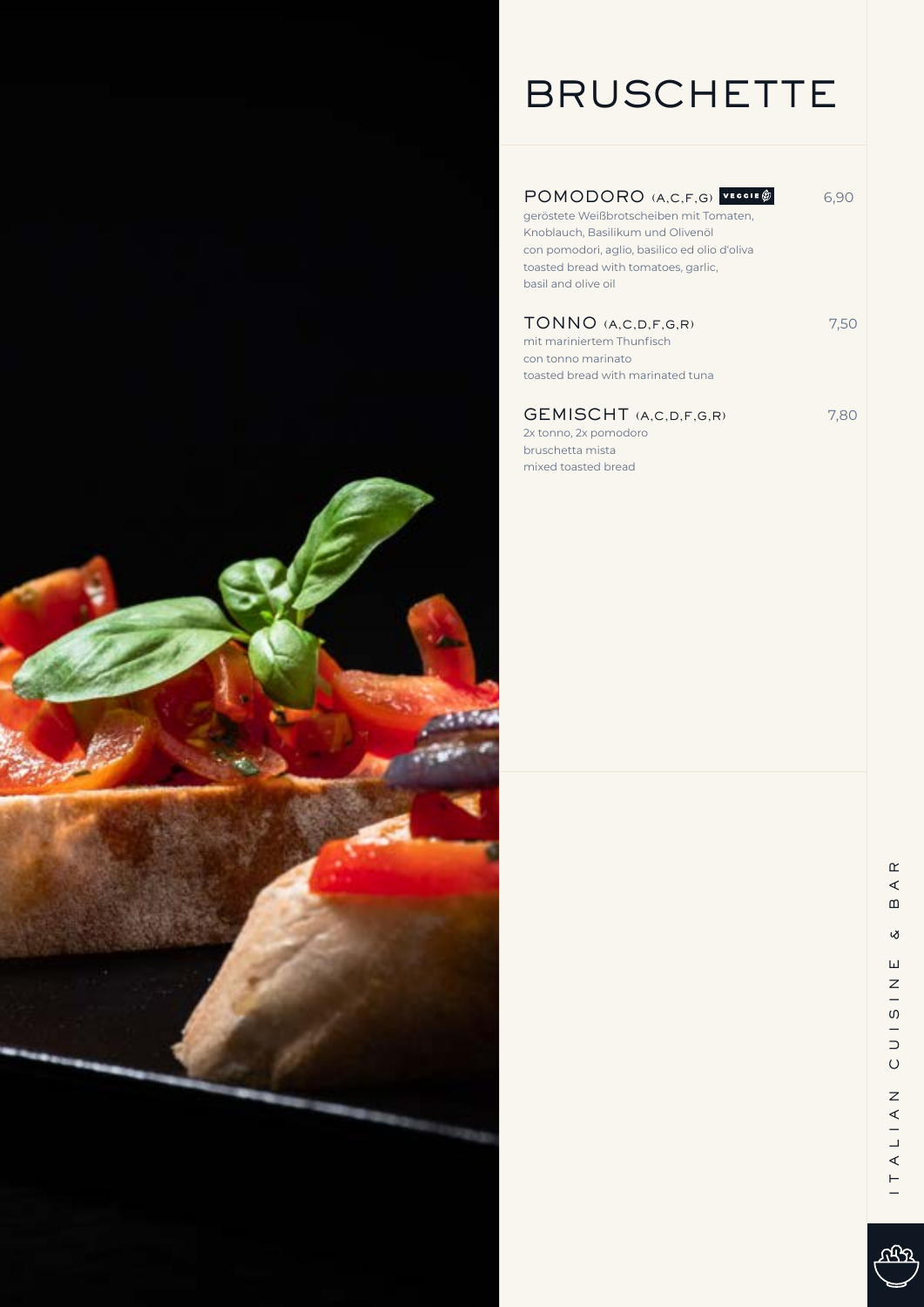# PASTA

|                              | <b>HAUSGEMACHTE</b><br>LASAGNE AL FORNO (A,C,G,O)<br>homemade lasagne                                                                                                                       | 12,50 |  |
|------------------------------|---------------------------------------------------------------------------------------------------------------------------------------------------------------------------------------------|-------|--|
|                              | <b>SPAGHETTI</b><br>POMODORO (A,C,G,I,L,O) VEGGIE @<br>Tomatensugo, Basilikum, Zwiebeln, Knoblauch<br>tomato sauce, basil, onion, garlic                                                    | 11,50 |  |
|                              | SPAGHETTI AGLIO, OLIO,<br>PEPERONCINO (A,C,G) VEGGIE @<br>Olivenöl, Knoblauch, Chili<br>olive oil, garlic, chili                                                                            | 11,50 |  |
|                              | SPAGHETTI BOLOGNESE<br>(A, C, L, O, P)<br>hausgemachtes Fleischsugo<br>homemade Bolognese                                                                                                   | 12,50 |  |
|                              | <b>TAGLIOLINE</b><br>CARBONARA (A,C,O,P)<br>Pancetta, Sahne, Eigelb, Parmesan<br>bacon, ceam, egg, Parmesan                                                                                 | 12,50 |  |
|                              | <b>STROZZAPRETTI</b><br>AI FUNGHI (A,C,G,O,P) VEGGIE @<br>cremige Waldpilzsosse mit Steinpilzen, Weißwein,<br>Sahne, Zwiebeln, Knoblauch<br>mushroom sauce, whitewine, cream, onion, garlic | 13,90 |  |
| ς<br>$\overline{a}$          | TORTELLI RICOTTA,<br><b>SPINACI</b> (A,C,G) VEGGIE @<br>Pesto Genovese, Basilikumpesto, Pinienkerne,<br>Parmesan<br>Genovese, basil, pine nuts, parmesan                                    | 13,90 |  |
| ð<br>J<br>$\frac{2}{1}$<br>Ŋ | <b>GRAN CAPPELLETTO</b><br><b>ROMAGNOLO</b><br>ARRABBIATO (A,C,G)<br><b>VEGGIE</b><br>Tomatensauce, Zwiebel, Knoblauch, pikant<br>tomato sauce, onion, garlic, spicy                        | 13,90 |  |
| $\overline{z}$<br>ť          |                                                                                                                                                                                             |       |  |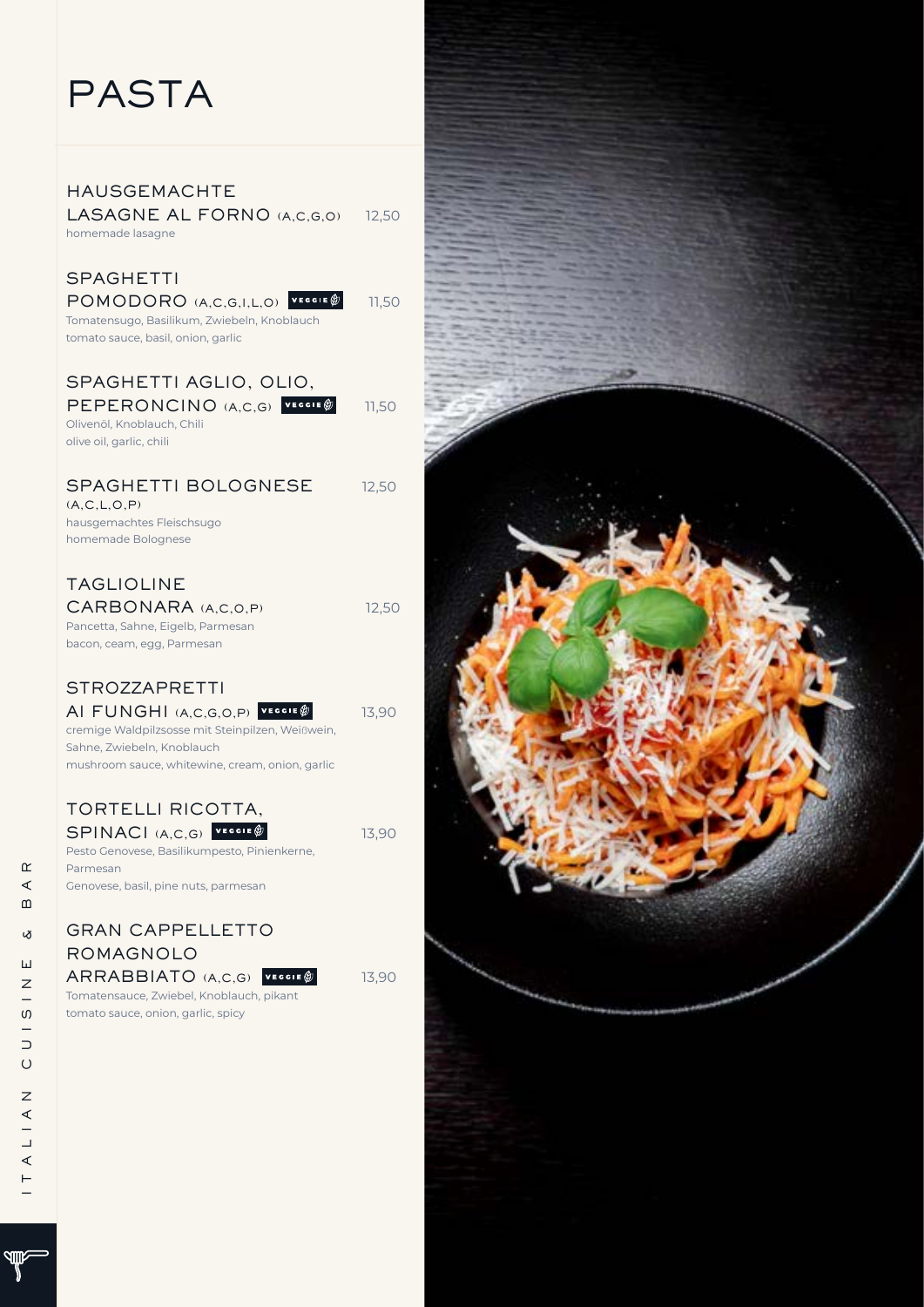# SALATE

| <b>TORTELLINI MIT</b><br><b>GORGONZOLASAUCE (A,C,G)</b><br>TAGLIATELLE FRUTTI DI MARE 17,90<br>(A,B,C,D,G)<br>mit Meeresfrüchten, Zwiebeln, Knoblauch<br>with seafood, onion, garlic | 13,90 | SALADBOWL LA MARA<br>(F, L, M, P, N)<br>Frische Salate der Saison<br>mit Rindsfiletstreifen<br>con tagliata di manzo<br>with beef fillet<br>SALADBOWL POLLO (A,C,L,M,O)                                                                             | 19,50<br>16,90 |
|--------------------------------------------------------------------------------------------------------------------------------------------------------------------------------------|-------|-----------------------------------------------------------------------------------------------------------------------------------------------------------------------------------------------------------------------------------------------------|----------------|
| <b>TRÜFFEL</b><br>PAPPARDELLE (A,C,G,O)<br>mit Blattspinat, Pancetta<br>with leaf spinach, bacon                                                                                     | 19,50 | Frische Salate der Saison<br>mit gebackenen Hühnerstreifen<br>pollo fritto, insalata<br>fried chicken, salad                                                                                                                                        |                |
|                                                                                                                                                                                      |       | <b>SALAT GEMISCHT</b><br>KLEIN(E, L, M)<br><b>VEGGIE</b><br>insalata mista piccola / small mixed salad                                                                                                                                              | 5,90           |
|                                                                                                                                                                                      |       | <b>SALAT GEMISCHT</b><br>$GROSS$ $(E, L, M)$ veggie $\emptyset$<br>insalata mista grande / large mixed salad                                                                                                                                        | 8,90           |
|                                                                                                                                                                                      |       | <b>INSALATA CONTADINA</b><br>(A, C, L, M, O)<br>Blattsalate mit geröstetem Speck, Zwiebeln,<br>Brotwürfeln, hartgekochtes Ei<br>insalata verde con speck arrosto, cipolla,<br>crostone, uovo<br>leaf salad with roasted bacon, onion, croutons, egg | 13,50          |
|                                                                                                                                                                                      |       | CAESARS SALAD (F, L, M, P, N)<br>mit Parmesandressing und Parmesanspänen                                                                                                                                                                            |                |
|                                                                                                                                                                                      |       | mit gebratenem Hühnerfilet<br>con filetto di pollo<br>with chicken fillet                                                                                                                                                                           | 16,90          |
|                                                                                                                                                                                      |       | mit Garnelen (D,F,L,M,P,N)<br>con gamberoni<br>with king prawns                                                                                                                                                                                     | 22,90          |

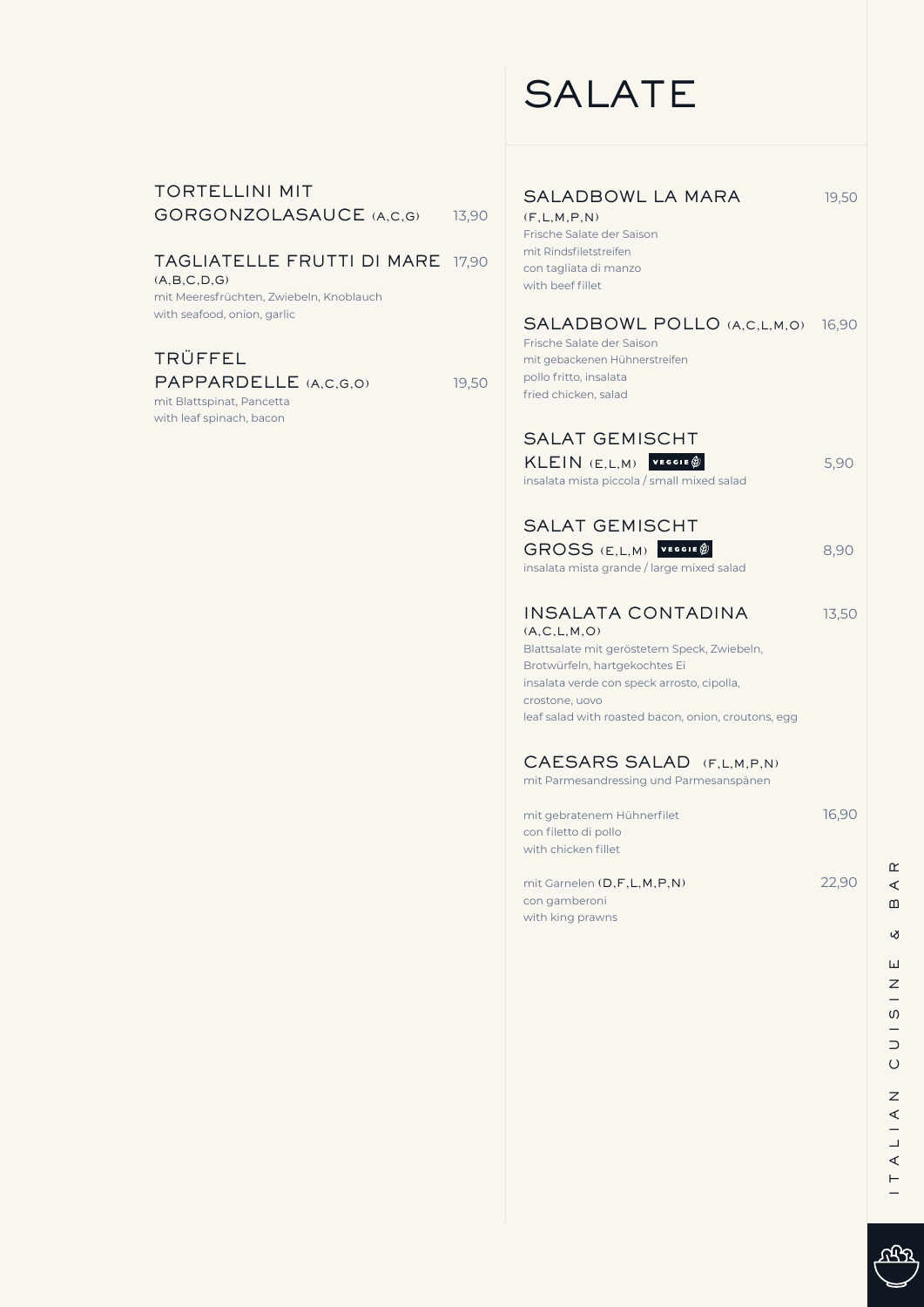# HAUPTSPEISEN

DA UNSEREM LA MARA KÜCHEN-TEAM DIE QUALITÄT UND REGIONALITÄT UNSERER PRODUKTE BESONDERS AM HERZEN LIEGT, VERWENDEN WIR FÜR UNSERE BURGER AUSSCHLIESSLICH "BÜFFEL BILL VOM BODENSEE".

DIESES PRODUKT STEHT FÜR BEISPIELLOSE QUALITÄT UND NATÜRLICHKEIT, WELCHE UNTER HÖCHSTEN ETHISCHEN STANDARDS ERZEUGT WERDEN, UM LANGFRISTIG ZU EINEM NACHHALTIGEREN PLANETEN BEIZUTRAGEN. GROB GEWOLFT AUS FEINSTEN CUTS DES BÜFFELS, WERDEN UNSERE GOURMET BURGER NUR MIT SALZ UND PFEFFER GEWÜRZT UND VERMENGT. SIE BESTEHEN NEBEN DEM CHARAKTERISTISCHEN BÜFFEL AROMA DURCH EINE ENORME SAFTIGKEIT, TROTZ VERGLEICHSWEISE SEHR GERINGEM FETTGEHALT.

#### VEGGIE BURGER VEGGIE 20 16.90

 $(A, C, G, L, P, F, N)$ Gemüselaibchen, Tomaten, Zwiebel, grüner Salat, SourCream hamburger vegetariano, pomodori, cipolla, insalata verde, sour-cream vegetableburger, tomatoes, onions, salad, sour-cream

#### LA MARA BURGER 16,90

(A,C,F,G,O,P,N) ca. 180 g saftiges Rindfleisch, Cheddarkäse, Tomaten, Speck, Zwiebeln, Gurken, Cocktailsauce, Salsasauce ca. 180 g manzo, formaggio, pomodori, speck, cipolla, cetrioli, salsa, cocktailsauce ca. 180 g beef, cheddar, bacon, onions, tomatoes,

gherkin, salsa, cocktailsauce

#### BUFFALO BILL BURGER 17.90  $(A, C, F, G, P, N)$

ca. 180 g Rindfleisch, Speck, Edamer, Salat, Tomaten, Zwiebel, Sourcreme-Soße ca. 180 g manzo, speck, formaggio, insalata verde, pomodori, cipolla, sour-cream ca. 180 g beef, bacon, cheese, salad, tomatoes, onions, sour-cream

#### ITALO BURGER 17,90  $(A, C, F, G, P, N)$

ca. 180 Rindfleisch, Salat, Tomaten, Büffelmozzarella, Zwiebel, Basilikum-Sourcreme-Soße ca. 180 g manzo, insalata verde, pomodori, mozzarella di bufala, cipolla, basilico-sour-cream ca. 180 g beef, salad, tomatoes, buffalo mozzarella, onions, basil-sour-cream

ZU JEDEM BURGER GIBT ES WAHLWEISE POMMES FRITES ODER SALAT OGNI HAMBURGER VIENE FORNITO CON UNA SCELTA DI PATATE FRITTE O INSALATE EACH BURGER COMES WITH A CHOICE OF FRIES OR SALAD

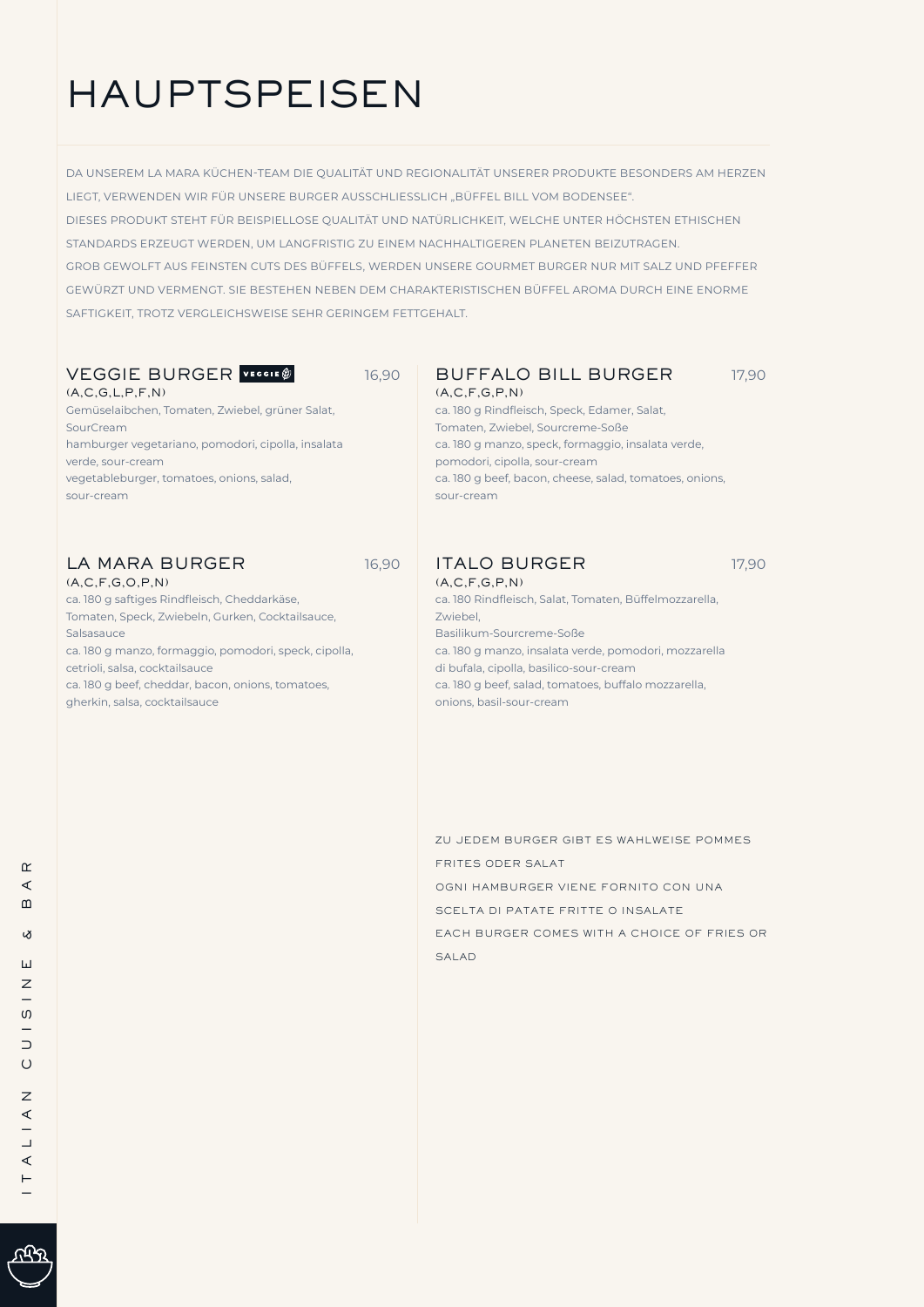## TRADITIONELLES

#### COTOLETTA MILANESE 17,90  $(A, C, G)$

vom Huhn oder Schwein mit Preiselbeeren und Pommes frites Cotoletta Milanese pollo o maiale con mirtilli rossi e patate fritte breadcrumbed and fried chicken or pork escalope and French fries

#### KINDER-WIENER SCHNITZEL 9.90  $(A, C, G)$

vom Huhn oder Schwein mit Preiselbeeren und Pommes frites Cotoletta Milanese pollo o maiale con mirtilli rossi e patate fritte breadcrumbed and fried chicken or pork escalope and French fries

## TOASTS

#### SCHINKEN-KÄSE-TOAST 8,90  $(A, C, G)$

mit Salatgarnitur Toast con prosciuto e formaggio, insalata Toast with ham and cheese, salad

#### TOAST HAWAII 8,90  $(A, C, G)$

Schinken, Käse, Ananas, mit Salatgarnitur con prosciutto, formaggio, ananas, insalata with ham, cheese, pineapple, salad

#### PIZZA-

KNOBLAUCHBROT VEGGIE \$5,90  $(A, C, G)$ pane di pizza con aglio pizza bread with garlic

# **STEAKS**

#### TENDERLOIN STEAK (M,P)

| Filetsteak vom österreichischen Rind |       |
|--------------------------------------|-------|
| Filetto / Filet                      |       |
| ca. 200 g                            | 34.90 |
| ca. 300 g                            | 44.90 |
|                                      |       |

STEAK INKL. PFEFFERSAUCE UND 1 BEILAGE ZUR AUSWAHL

## BEILAGEN

| POMMES FRITES VEGGIE<br>Patatine fritte<br>French fries                                                           | 4,60 |
|-------------------------------------------------------------------------------------------------------------------|------|
| FRISCHES<br><b>GRILLGEMÜSE</b> VEGGIE<br>verdure alla griglia<br>grilled vegetables                               | 5,60 |
| KNOBLAUCHBROT<br>$2$ STK. $(A, C, E, F, P)$ veggie $\emptyset$<br>pane d'aglio<br>garlic bread                    | 4,90 |
| OFENKARTOFFEL<br><b>VEGGIE</b><br>MIT SAUERRAHM<br>patata al forno con panna acida<br>baked potato with sourcream | 3,90 |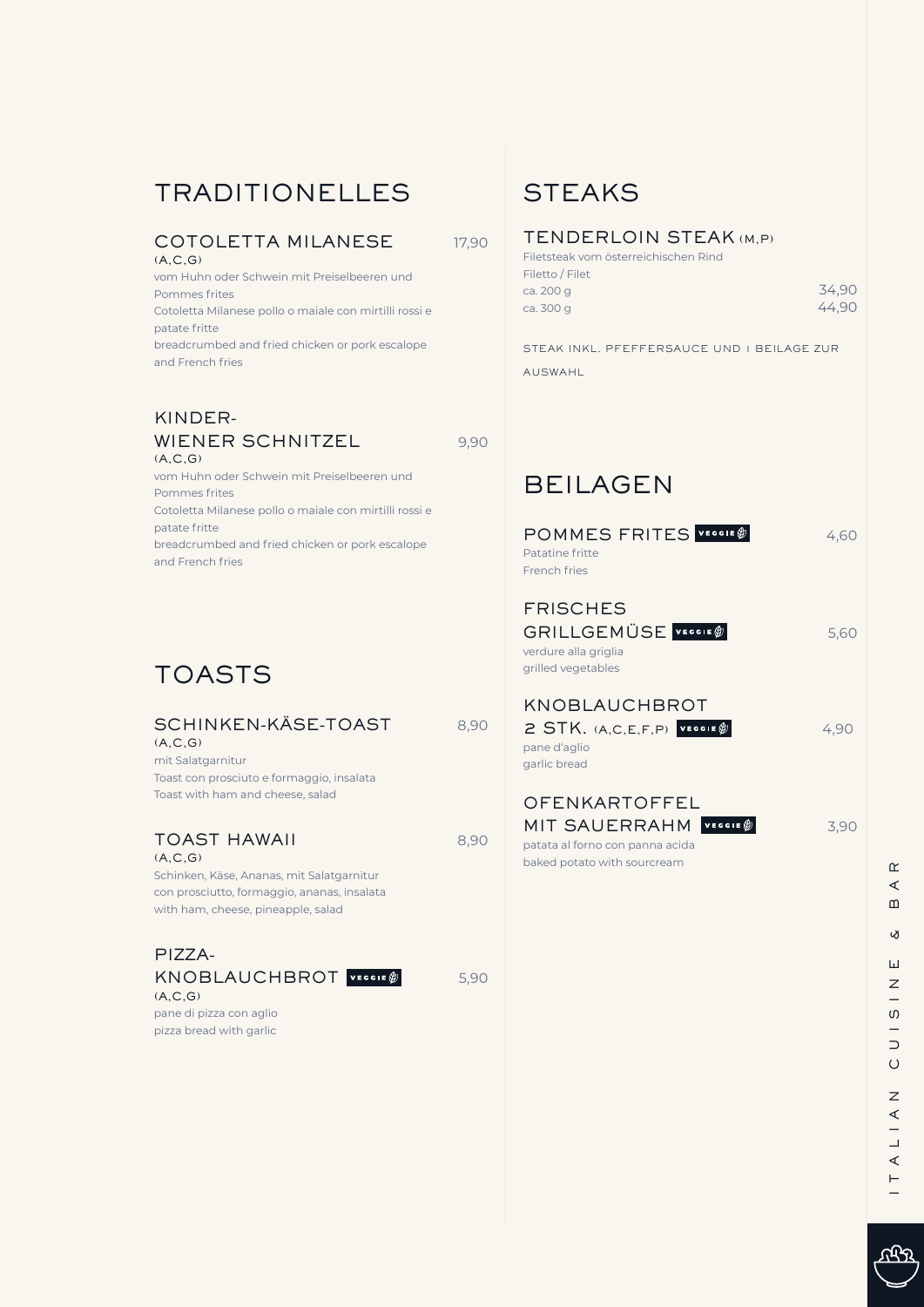# PIZZA

| MARGHERITA (A,G) VEGGIE<br>Tomaten, Mozzarella, Basilikum<br>pomodor0, mozzarella, basilico<br>tomatoes, mozzarella, basil                                                                                                            | 9,90  | PROSCIUTTO-FUNGHI (A,G)<br>Tomaten, Mozzarella, Champignons, Schinken<br>pomodoro, mozzarella, champignons, prosciutto<br>cotto                                                                                                            | 12,50 |
|---------------------------------------------------------------------------------------------------------------------------------------------------------------------------------------------------------------------------------------|-------|--------------------------------------------------------------------------------------------------------------------------------------------------------------------------------------------------------------------------------------------|-------|
| NAPOLI (A, D, G)<br>Tomaten, Mozzarella, Sardellen, Oregano, Kapern<br>pomodoro, mozzarella, acciughe, origano, capperi<br>tomatoes, mozzarella, anchovies, oregano, capers                                                           | 10,90 | tomatoes, mozzarella, champignons, ham<br>CAPRICCIOSA (A,G)<br>Tomaten, Mozzarella, Schinken, Artischocken,<br>Champignons, Oliven<br>pomodoro, mozzarella, prosciutto                                                                     | 12,50 |
| MARINARA (A,G)<br><b>VEGGIE</b><br>Tomaten, Oregano, Knoblauch, Olivenöl<br>pomodoro, origano, aglio, olio d'oliva<br>tomatoes, oregano, garlic, olive oil                                                                            | 10,90 | cotto, carciofi, champignons, olive<br>tomatoes, mozzarella, ham, artichokes,<br>champignons, olives                                                                                                                                       |       |
| PROSCIUTTO (A,G)<br>Tomaten, Mozzarella, Schinken<br>pomodoro, mozzarella, prosciutto cotto<br>tomatoes, mozzarella, ham                                                                                                              | 11,90 | VENETA (A,G)<br>Tomaten, Mozzarella, Speck, Rucola, Parmesan<br>pomodoro, mozzarella, Speck, rucola, parmigiano<br>tomatoes, mozzarella, bacon, arugula, Parmesan                                                                          | 12,50 |
| HAWAll (A, G)<br>Tomaten, Mozzarella, Ananas, Schinken<br>pomodoro, mozzarella, ananas, prosciutto cotto<br>tomatoes, mozzarella, pineapple, ham                                                                                      | 11,90 | PUTTANESCA (A,G) VEGGIE®<br>Tomaten, Mozzarella,<br>Knoblauch, Oliven, Kapern, Sardellen<br>tomatoes, mozzarella, garlic,<br>olives, capers, acciughe<br>pomodoro, mozzarella, aglio, olive, capperi, anchovies                            | 12,50 |
| <b>VEGGIE</b><br>VEGETARIANA (A,G)<br>Tomaten, Mozzarella, Auberginen,<br>Zucchini, frische Tomaten<br>pomodoro, mozzarella, melanzane,<br>zucchini, pomodoro freschi<br>tomatoes, mozzarella, aubergine, zucchini,<br>fresh tomatoes | 11,90 | QUATTRO STAGIONI (A,G)<br>Tomaten, Mozzarella, Schinken, Artischocken,<br>Champignons, Salami<br>tomatoes, mozzarella, ham, artichokes,<br>champignons, salame<br>pomodoro, mozzarella, prosciutto cotto, carciofi,<br>champignons, salami | 12,90 |
| TONNOE CIPOLLA (A,D,G)<br>Tomaten, Mozzarella, Thunfisch, Zwiebel<br>pomodoro, mozzarella, tonno, cipolla<br>tomatoes, mozzarella, tuna, onions                                                                                       | 11,90 | CALZONE (A,G)<br>Tomaten, Mozzarella, Schinken<br>pomodoro, mozzarella, prosciutto cotto<br>tomatoes, mozzarella, ham                                                                                                                      | 13,50 |
| SALAMI (A,G)<br>Tomaten, Mozzarella, Salami mild<br>pomodoro, mozzarella, salame dolce<br>tomatoes, mozzarella, salami mild                                                                                                           | 11,90 | DIAVOLA (A,G)<br>Tomaten, Mozzarella, Salami pikant,<br>scharfe Pfefferoni<br>pomodoro, mozzarella, salame picante, peperoncini                                                                                                            | 13,90 |
| <b>VEGGIE</b> $\circledR$<br><b>GENOVESE</b> (A,E,G)<br>Tomaten, Mozzarella, Pesto<br>pomodoro, mozzarella, pesto<br>tomatoes, mozzarella, pesto                                                                                      | 11,50 | tomatoes, mozzarella, spicy salami, chili peppers<br>CINQUE FORMAGGI VEGGIE@<br>(A, G)<br>Tomaten / pomodoro / tomatoes                                                                                                                    | 13,50 |
| $FUNGHI (A, G)$ veggie $\emptyset$<br>Tomaten, Mozzarella, frische Champignons<br>pomodoro, mozzarella, champignons freschi<br>tomatoes, mozzarella, fresh champignons                                                                | 12,50 | Mozzarella, Gorgonzola, Emmentaler, Gouda,<br>Parmesan<br>PARMA (A,G)<br>Tomaten, Mozzarella, Rohschinken<br>pomodoro, mozzarella, prosciutto crudo<br>tomatoes, mozzarella, cured ham                                                     | 14,90 |

 $\propto$  $\triangleleft$ 

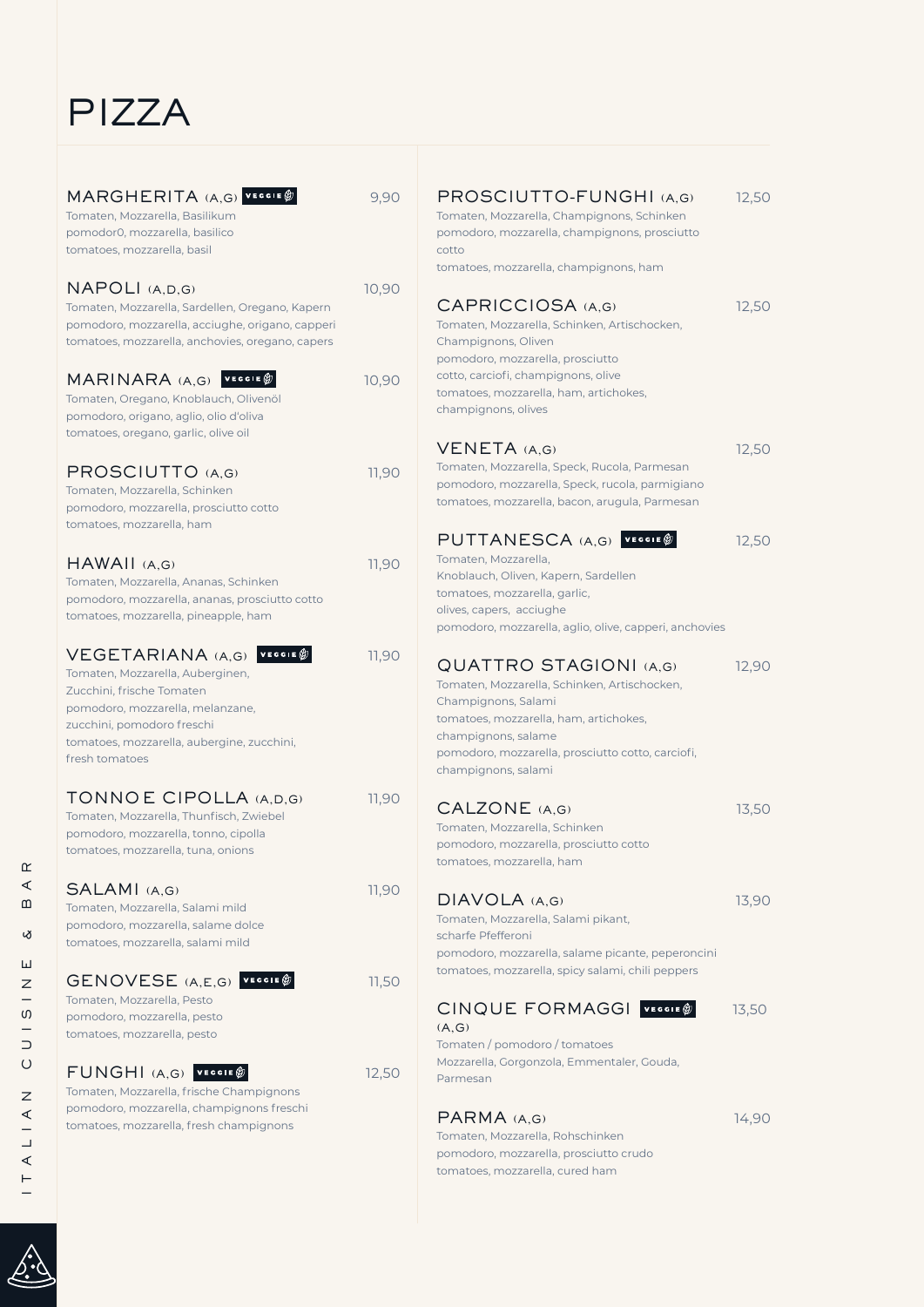

| LA MARA (A,G)                                    | 13.50 |
|--------------------------------------------------|-------|
| Tomaten, Mozzarella, Paprika, Hühnerbrust, curry |       |
| pomodoro, mozzarella, basilico, curry            |       |
| tomatoes, mozzarella, chickenbreast, curry       |       |

#### $\text{ROSSIM}$  (A,G) vegete $\emptyset$  12,50

Tomaten, Mozzarella, Melanzani, Parmesan, Basilikum pomodoro, mozzarella, melanzane, parmigiano, basilico tomatoes, mozzarella, aubergine, parmesan, basil

#### NORWEGESE (A, D, G) 13,40

Tomaten, Mozzarella, rote Zwiebel, Räucherlachs pomodoro, mozzarella, cipolla rossa, salmone affumicato tomatoes, mozzarella, red onions, smoked salmon

#### DELLO CHEF (A,G) 13,50

Tomaten, Mozzarella, Kirschtomaten, Parmaschinken, Rucola, Parmesanflocken pomodoro, mozzarella, pomodoro ciliegini, prociutto di parma, rucola, parmigiano a scaglie tomatoes, mozzarella, cherry tomatoes, ham, rucola, parmesan flakes

#### $ZINGARA$  (A,G) veggie  $*$  13,40

Tomaten, Mozzarella, Zwiebel, Paprika, Oliven pomodoro, mozzarella, cipolla, peperoni, olive tomatoes, mozzarella, peppers, olives

#### ALLA BISMARCK (A,C,G) 13,40

Tomaten, Mozzarella, grüner Spargel, Speck, Spiegelei pomodoro, mozzarella, asparagi verdi, speck, uovo tomatoes, mozzarella, asparagus, bacon, fried egg

#### FRUTTI DI MARE (A,D,G) 14,90

Tomaten, Mozzarella, Knoblauch, Meeresfrüchte pomodoro, mozzarella, frutti di mare, aglio tomatoes, mozzarella, garlic, seafood

#### PIZZA BIAGGIO (A,C,D,F,G,H,I) 14,90

Tomaten, Mozzarella, Trüffelcreme, Parmaschinken pomodoro, mozzarella, truffle paste, ham parma tomatoes, mozzarella, crema tartufi, prosciutto parma

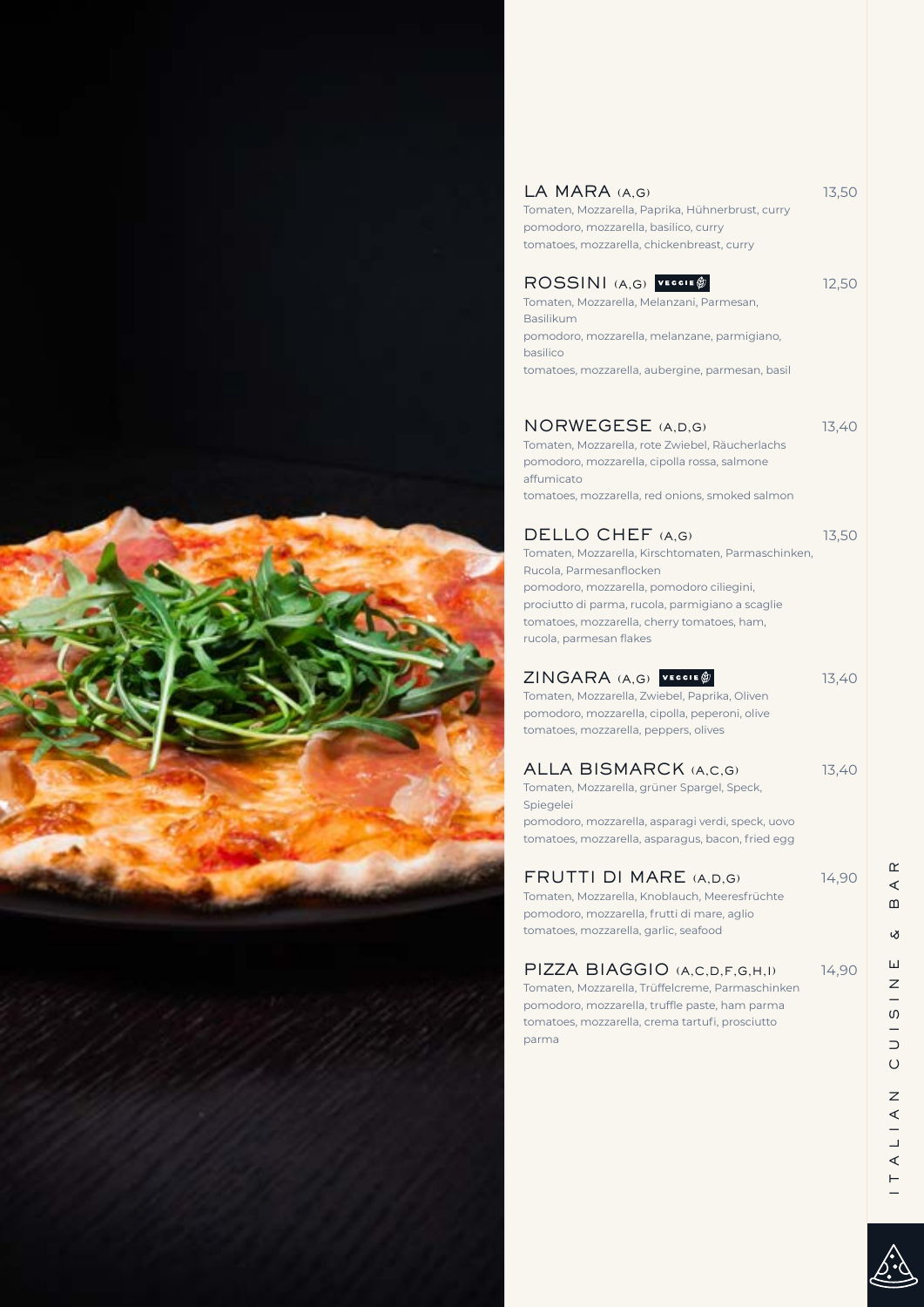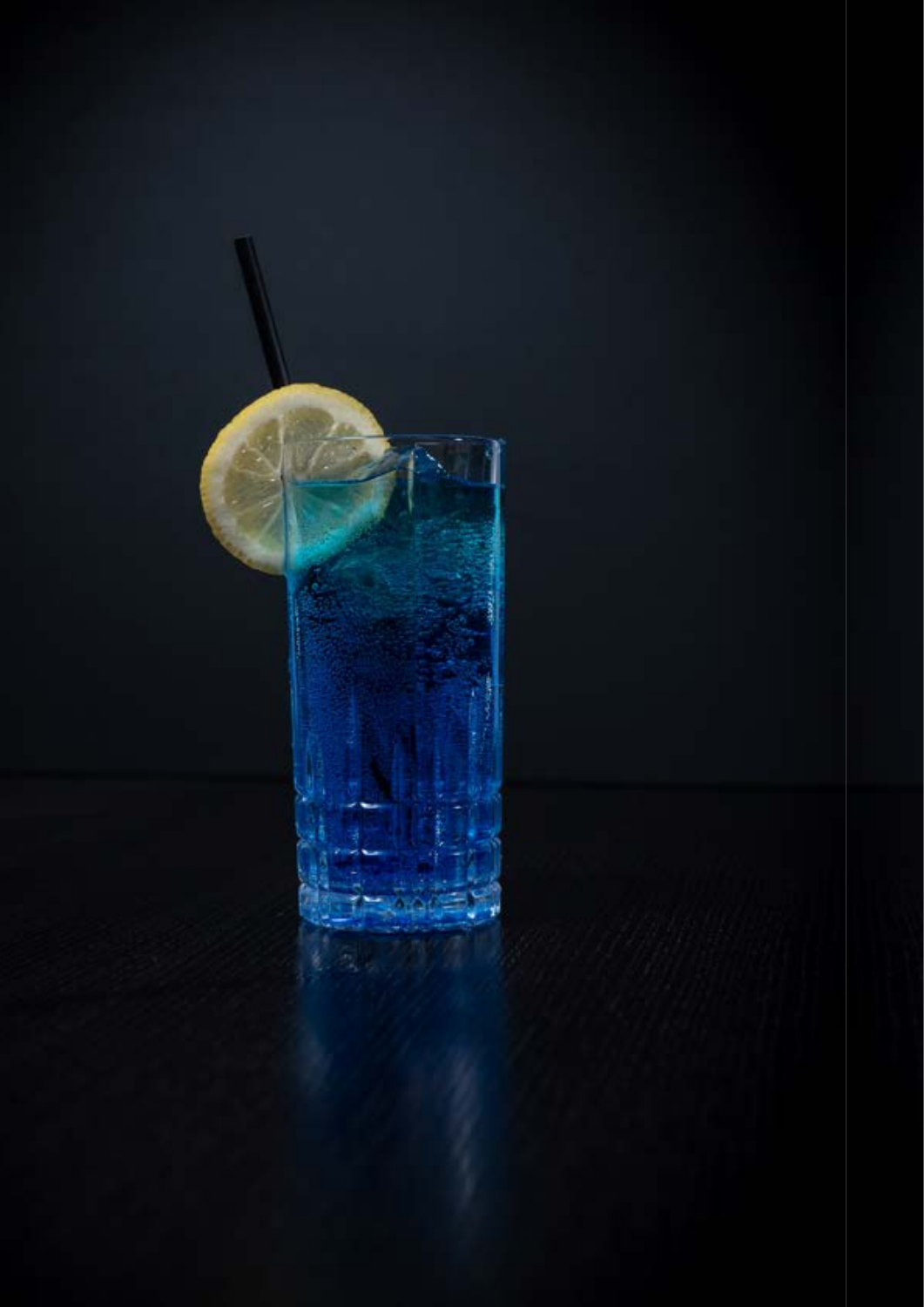# GETRÄNKE

## ALKOHOLFREI

| COCA COLA, SPRITE,<br>FANTA, SPEZI                      |                              | $0,31$ 3,70                 |
|---------------------------------------------------------|------------------------------|-----------------------------|
| COCA COLA, SPRITE,<br>FANTA, SPEZI                      |                              | 0,514,70                    |
| <b>COLA LIGHT Flasche</b>                               | 0,331                        | 3,90                        |
| <b>ORANGINA</b> Flasche                                 | 0,251                        | 3,90                        |
| WASSET WELLWASSER<br>PRICKELND ODER STILL 0,51 3,40     |                              | $1,0$   5,90                |
| <b>EISTEE PFIRSICH</b>                                  |                              | $0,31$ 3,70                 |
| <b>SODA</b>                                             |                              | $0,3$   2,70<br>$0,51$ 3,50 |
| APFELSAFT GESPRITZT<br>mit Soda                         | $0,5$                        | 0,31 3,70<br>3,90           |
| mit Wasser                                              | $0,5$                        | $0,31$ 3,60<br>3,80         |
| <b>HIMBEERSODA</b>                                      |                              | $0,31$ 3,70<br>0,514,30     |
| <b>ZITRONENSODA</b>                                     |                              | $0,3$   $3,70$<br>0,514,30  |
| <b>ALMDUDLER</b>                                        | 0,33   3,70                  |                             |
| TONIC, BITTER LEMON,<br>GINGER ALE WILD BERRY 0,21 4,10 |                              |                             |
| FLÜSSIGE ZITRONE<br>FLÜSSIGE ORANGE                     | $0,04$   0,90<br>0,04   0,90 |                             |
| RED BULL                                                | 0,2514,90                    |                             |

# FRUCHTSÄFTE PAGO

| $0.21$ 4.10  |  |
|--------------|--|
| $0.2$   4.10 |  |
| $0.21$ 4.10  |  |
| $0.21$ 4.10  |  |
| $0.21$ 4.10  |  |
|              |  |

#### FRUCHTSAFT GESPRITZT

| mit Soda   | 0.514.70    |  |
|------------|-------------|--|
| mit Wasser | $0.51$ 3.90 |  |

 $\underline{\alpha}$ 

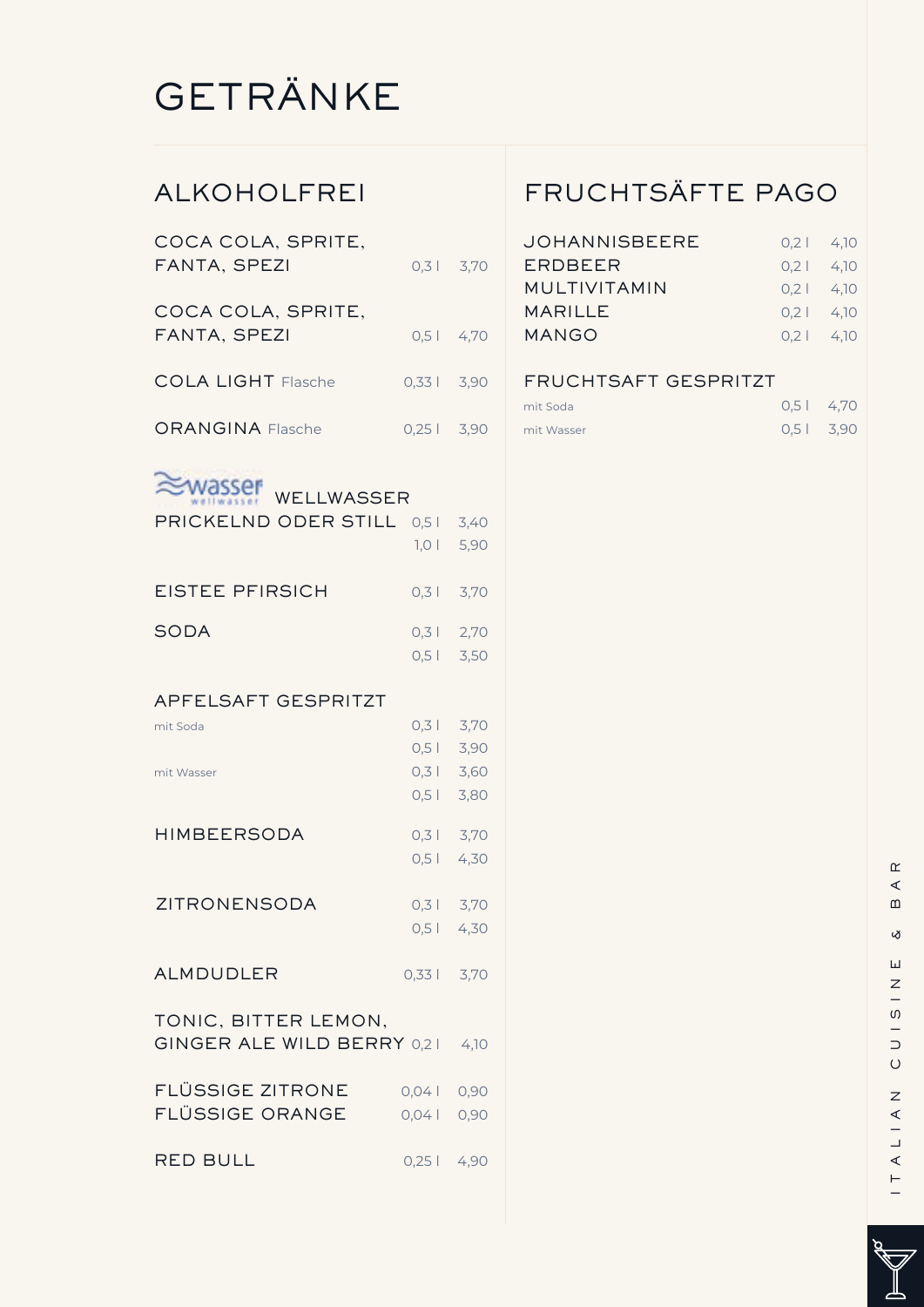## BIER VOM FASS (A)

## BIER IN DER FLASCHE (A)

| <b>ZIPFER MÄRZEN</b>                    | 0,201<br>0,301 | 2,50<br>3,60 | CORONA                                    | 0.33  | 4,40 |
|-----------------------------------------|----------------|--------------|-------------------------------------------|-------|------|
|                                         | 0,501          | 4,60         | <b>DESPERADOS</b>                         | 0.33  | 4,40 |
| <b>BÜRGERBRÄU</b><br><b>INNSBRUCK</b>   | 0,201<br>0,301 | 2,60<br>3,70 | <b>HEINEKEN</b>                           | 0.331 | 4,40 |
| WEIZENBIER                              | 0,501          | 4,70         | <b>WEIZENBIER PAULANER</b><br>ALKOHOLFREI | 0.501 | 4,70 |
| PAULANER VOM FASS                       | 0,301<br>0,501 | 3,90<br>4,90 | <b>ZIPFER MÄRZEN</b><br>ALKOHOLFREI       | 0.501 | 4,50 |
| KLEINER RADLER<br>süß oder sauer        | 0,301          | 3.70         | PAULANER WEISSBIER<br><b>DUNKEL</b>       | 0,501 | 4,90 |
| <b>GROSSER RADLER</b><br>süß oder sauer | 0,501          | 4,70         | <b>WIESELBURGER</b><br>hell               | 0.501 | 4,90 |

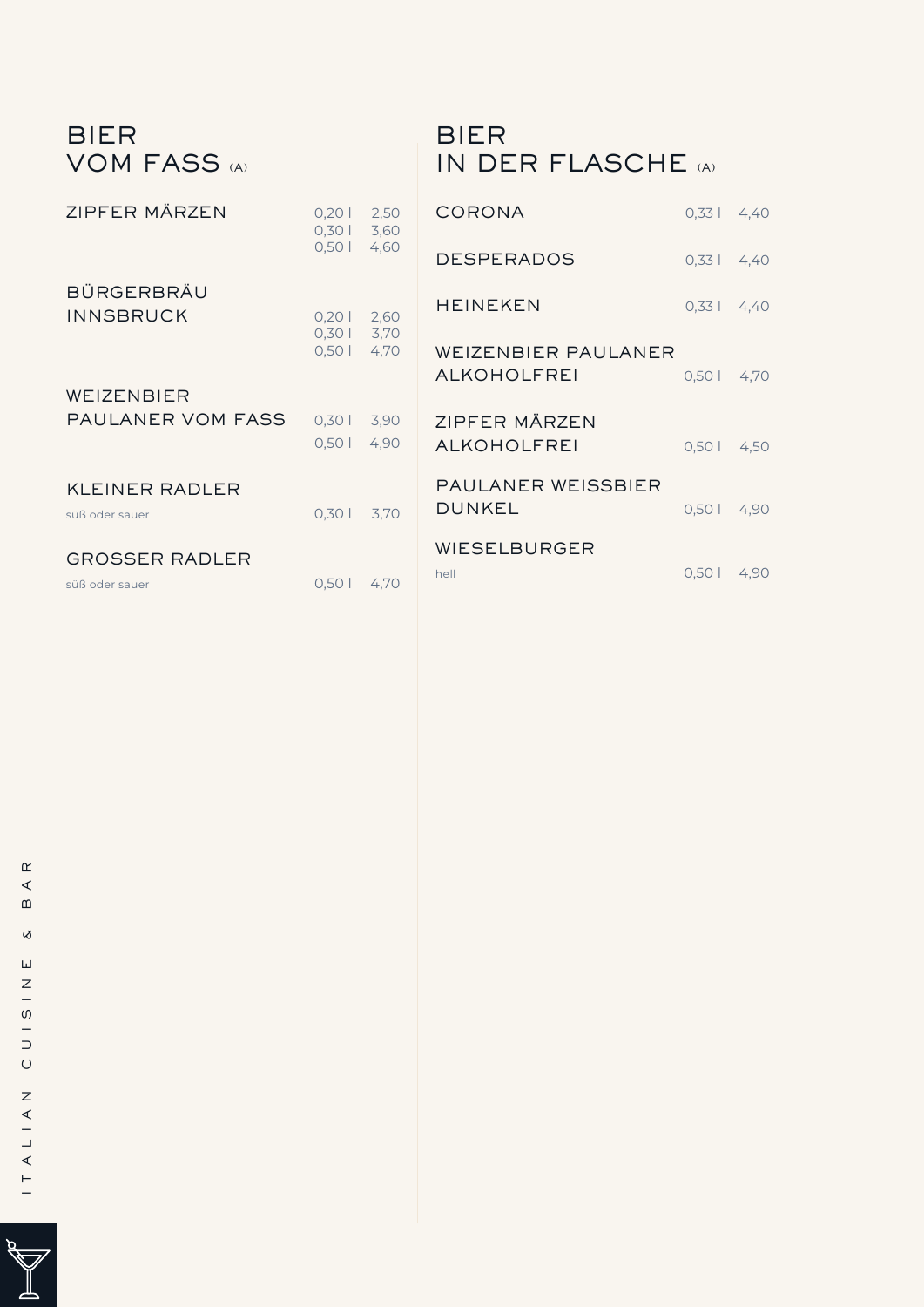## SPRITZER (O)

| ROSÉ-SPRITZER<br>SÜSS ODER SAUER   | $1/4$ 4,10 |  |
|------------------------------------|------------|--|
| SPRITZER - SAUER<br>WEISS ODER ROT | $1/4$ 4.10 |  |
| SPRITZER - SÜSS<br>WEISS ODER ROT  | $1/4$ 4.10 |  |
| SOMMERSPRITZER                     | $1/4$ 3.50 |  |

## PROSECCO (O) CHAMPAGNER (O)

| PROSECCO<br>MILANESE      | $0.11$ 3.90<br>0,7   27,30 |
|---------------------------|----------------------------|
|                           |                            |
| <b>PROSECCO</b>           | 0.114.50                   |
| VILLA SANDI               | $0.7$   31,50              |
| <b>PROSECCO</b>           | $0,11$ 4,60                |
| VILLA SANDI ROSÉ          | 0,7   32,20                |
| PROSECCO                  |                            |
| <b>FRANCIACORTA (O)</b>   | 0,7L 45,00                 |
| <b>MOËT &amp; CHANDON</b> | piccolo 29,00              |
|                           | 0,7   89,00                |
| MOËT & CHANDON            |                            |
| ICE(0)                    | 0,7L 115,00                |

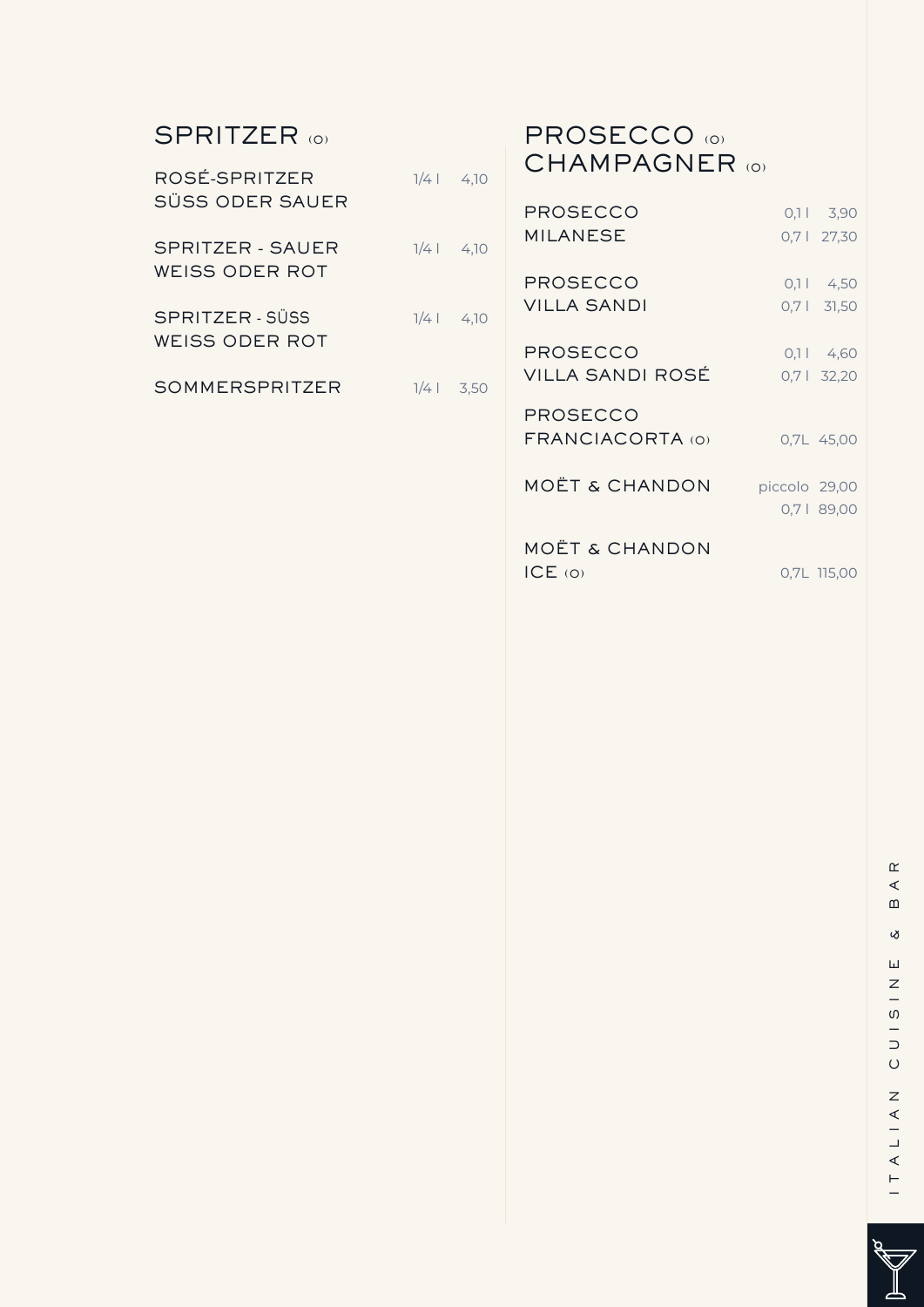## WEISSWEINE (O)

|  | 1/8 |  | Flasche |  |
|--|-----|--|---------|--|
|--|-----|--|---------|--|

#### GRÜNER VELTLINER CLASSIC 4,20 25,20 Winzerhof Rögner/weinviertel Der gebietstypische Veltliner mit trockenem würzig-fruchtigem Geschmacksprofil.

### SAUVIGNON BLANC

| <b>CLASSIC</b>                          | 5.20 | 31.20 |
|-----------------------------------------|------|-------|
| Scheibelhofer/Andau                     |      |       |
| Holunderblüte, taufrische grüne         |      |       |
| Paprikaschoten, tolle Frucht am Gaumen. |      |       |

#### PINOT GRIGIO

| TRENTINO DOC                                     | 4.80 | 28,80 |
|--------------------------------------------------|------|-------|
| Cavit/Bottega Vinai/Trentino                     |      |       |
| Das frische und intensive Bouquet                |      |       |
| zeigt blumige Noten mit weißen und gelben Früch- |      |       |
| ten (Birne, Pfirsich und Melone).                |      |       |
|                                                  |      |       |

#### LUGANA DOC 5,80 34,80 Bertagna/Lombardei

Ausgeprägter Duft nach Aprikose und Honigmelone. Fein und leicht mineralisch, sehr frisch und harmonisch.

#### VERMENTINO IGT 42.00

Monteverro/Grosseto/Toscana In der Nase deutliche Noten von Birne, Banane, wei-

ßem Pfeffer, Kräutern und Paprika. Aromen frischer Zitrusfrüchte, besonders Mandarine, Mango und Sternfrucht.

#### GAVI DI GAVI DOCG 37,00

Flasche

Fontanafredda/Piemont Ein intensives Bouquet mit Aromen von Zitronen, grünen Äpfeln und Noten feiner, weißerBlüten steigt in die Nase.

#### SOLOS BIANCO CH-PG-SB-WB 39,00

Kellerei Kaltern/Südtirol Fruchtige Aromen, die von der Sauvignonkomponente der Cuvée unterstrichen werden, harmonisches Gleichgewicht zwischen fruchtigen Noten und erfrischender Säurestruktur

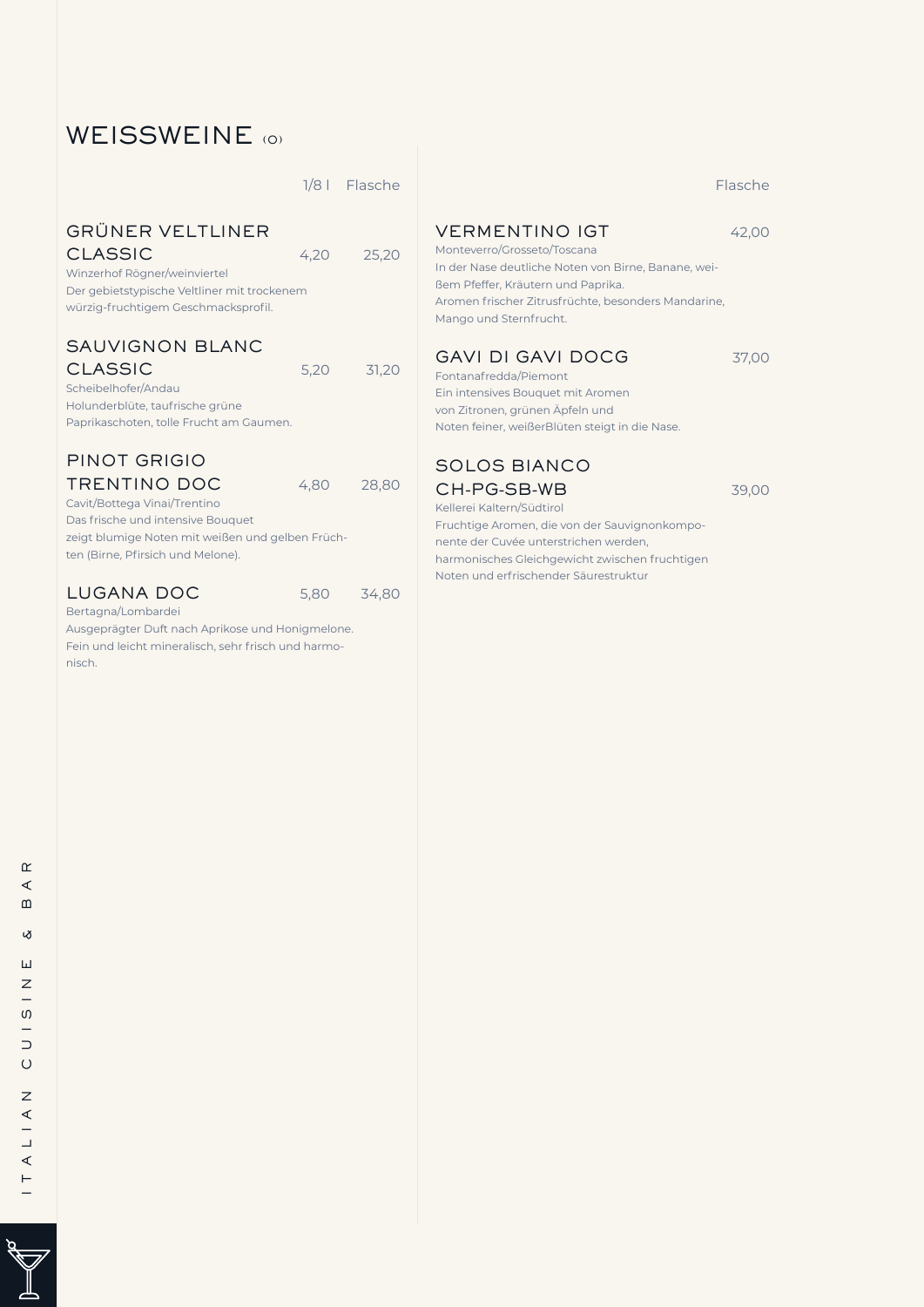## ROTWEINE (O)

| $1/8$ |  | Flasche |  |
|-------|--|---------|--|
|       |  |         |  |

| ZWEIGELT                                   | 4.20 | 25,20 |
|--------------------------------------------|------|-------|
| Weingut Golser/Neusiedlersee               |      |       |
| Elegante Fruchtnoten von dunklen           |      |       |
| Beeren und Cassis, daher weich und         |      |       |
| harmonisch, schöner nuancenreicher Abgang. |      |       |

## CABERNET SAUVIGNON

| <b>SELECTION</b>                             | 5.90 | 35,40 |
|----------------------------------------------|------|-------|
| Scheibelhofer/Andau                          |      |       |
| In der Nase schwarze Ribisel, roter Pfeffer. |      |       |
| am Gaumen komplex, fein abgerundet durch     |      |       |
| Karamelltöne, feiner Eichentouch.            |      |       |

#### CHIANTI VERNAIOLO DOC 5,50 33,00

| Castellina in Chianti/Toscana               |  |
|---------------------------------------------|--|
| Der Chianti DOCG Vernajolo erstrahlt in     |  |
| lebendigem Rubinrot.                        |  |
| Saftig und fruchtig mit Spuren reifer,      |  |
| roter Früchte präsentiert sich das Bouquet. |  |
|                                             |  |

#### LIRICA PRIMITIVO DI MANDURIA DOP 5,50 33,00

Produttori di Manduria/Apulien

Der Duft ist intensiv und komplex, mit reifen Früchten mit roten Fruchtfleisch, Kirsche und Brombeere in ausgewogener Verschmelzung mit Noten von geröstetem Holz.

Flasche

#### VALPOLICELLA RIPASSO DOC 38,00

#### Bertani/Veneto Valpolicella Ripasso duftet nach roten Früchten, Pflaumen, und süssen Gewürzen. Kraftvoll und aromatisch mit Balance zwischen Kraft und Säure. Gleichzeitig weich und lebhaft am Gaumen.

#### QUATTRO ROSSO SUPERIOR DOC CS-CF-ME 42,00

Bottega Vinai/Cavit/Trentino Die Nase zeigt einhüllende Balsamico-Noten, angereichert mit einem Hauch von Pflaume und Brombeere. Zeigt es eine gute Balance, angenehm würzig im Abgang.

#### **BIG JOHN** 42,00 ZW-CS-PN

Scheibelhofer-Andau Dichtes Violett mit rubinroten Rändern. Ausgeprägte Fruchtigkeit und Duft nach Karamell. Komplex und vielschichtig, mächtiges Tannin mit röstigem Eichenflair.

#### PHANTOM 46,00

ME-CS-SY

Kräftiges Rubingranat, violette Reflexe, breitere Randaufhellung. Dunkle Beerenfrucht, ein Hauch von Velour und Edelholz, Nuancen von Herzkirschen und Orangenzesten sind unterlegt. Saftig, frische Kirschen auch am Gaumen, integrierte Tannine, frisch strukturiert, mineralischer Abgang, zartes Nougat im Nachhall, ein vielseitiger Begleiter bei Tisch.

#### LEGEND (O) 44,00

Cabernet Sauvignon/Merlot, Scheiblhofer, Burgenland

Tiefes Rubinrot mit reifen Rändern, integrierte Fruchtigkeit nach Karamell und schwarzer Johannisbeere, komplexe und vielschichtige Struktur, röstiges Eichenflair mit einem mächtigen, weichen Körper.

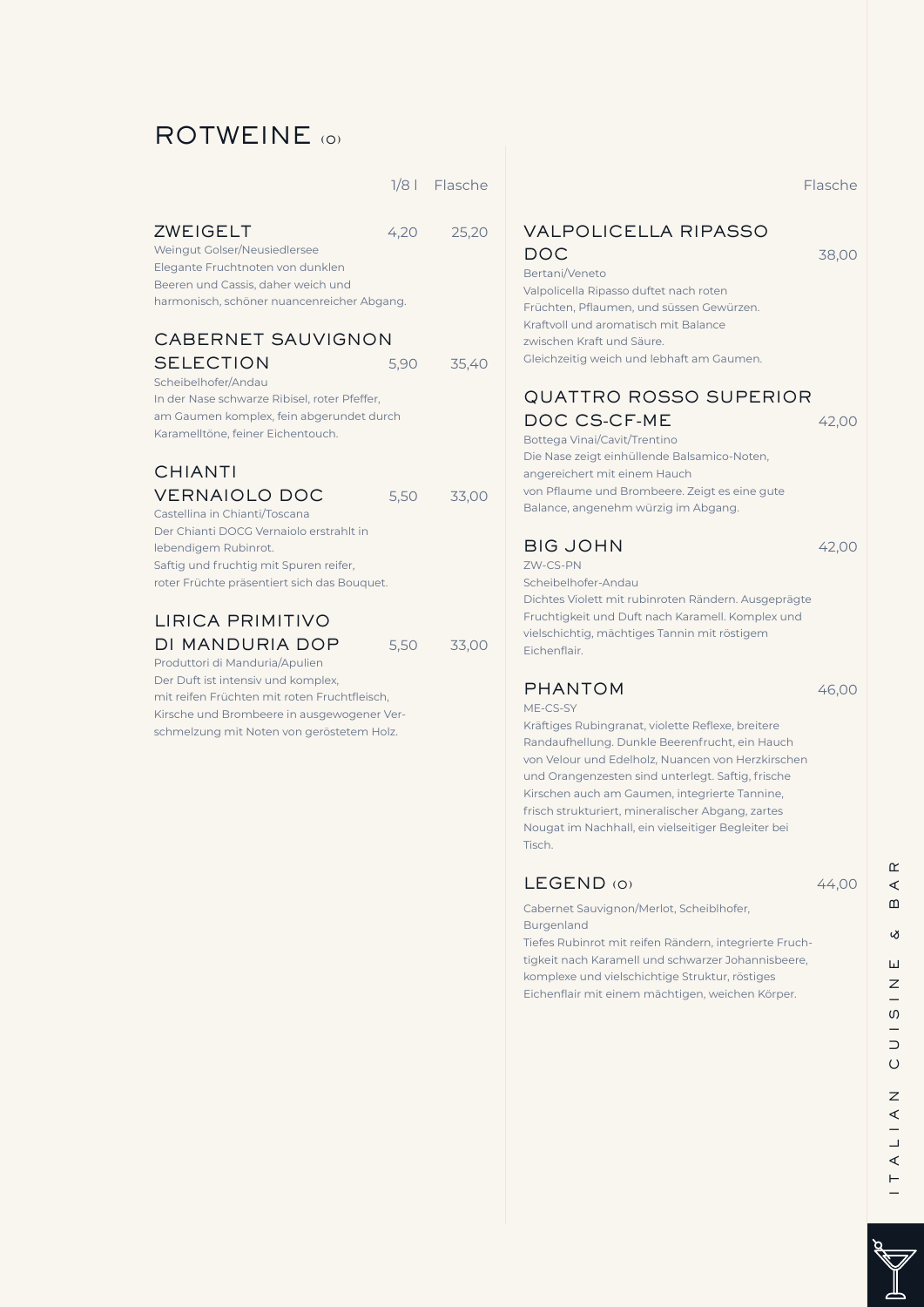# APEROL

| <b>APEROL SPRITZ</b><br>Aperol, Weißwein, Sodawasser,<br>Orangenscheibe                   | 6,80 | С<br>Pit         |
|-------------------------------------------------------------------------------------------|------|------------------|
| <b>APEROL VENEZIANO</b><br>Aperol, Prosecco Milano,<br>Sodawasser, Orangenscheibe         | 6,90 | C<br>Ak<br>Cr    |
| <b>APEROL SOUR</b><br>Aperol, Zitronen- oder                                              | 6,50 | т<br>Te          |
| Orangensaft, Zuckersirup, Soda                                                            |      | Р<br>RL<br>Sc    |
| HUGO, ROSI                                                                                |      | W<br>Bo          |
| <b>HUGO</b><br>Prosecco, Sodawasser, Limettenscheiben, Minzblät-<br>ter und Holundersirup | 6,80 | M<br>Ha<br>Sc    |
| <b>ROSI</b><br>Lillet, Schweppes Wild Berry, Rosenblätter                                 | 6,80 | Р<br>Sa          |
| <b>VIVE LILLET</b><br>Lillet, Schweppes Tonic, Gurkenscheiben, Beeren                     | 6,80 | $C\tilde{c}$     |
|                                                                                           |      | в<br>$\Lambda$ / |

LA MARA TIPP Prosecco, Zitronensaft, Orangensaft Blue Curacao

# **COCKTAILS**

| CAIPIRINHA<br>Pitu, brauner Zucker, Limetten                                               | 11,90 |
|--------------------------------------------------------------------------------------------|-------|
| COSMOPOLITAN<br>Absolut Zitronen Vodka, Limettensaft,<br>Cranberry, Grenadine, Zuckersirup | 11,90 |
| <b>TEQUILA SUNRISE</b><br>Tequila, Grenadine, Orangensaft                                  | 11,90 |
| PINA COLADA<br>Rum, Ananassaft, Kokosnusscreme,<br>Schuss Sahne                            | 11,90 |
| <b>WHISKEY SOUR</b><br>Bourbon Whiskey, Zitronensaft, Zucker                               | 11,90 |
| MOJITO<br>Havana Rum, brauner Zucker,<br>Sodawasser, frische Minzblätter                   | 11,90 |
| PINK LADY<br>Sahne, Johannisbeersaft, Cranberry,<br>Captain Morgan                         | 11,90 |
| BLUE ICE TIPP                                                                              | 11,90 |

Wodka, Sprite, Blue Curacao

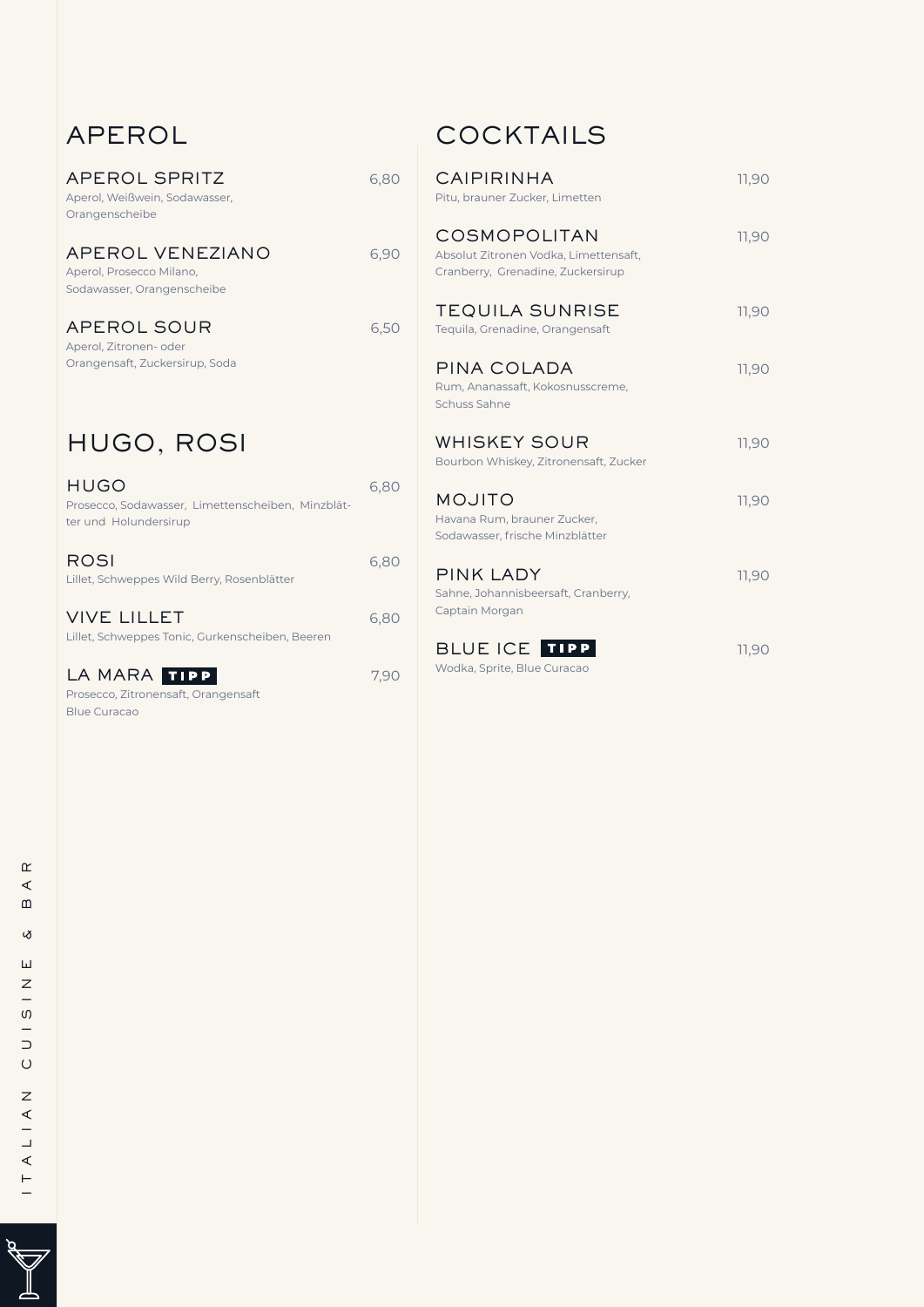# RUDI SPRITZ

#### $ZEN$  (G)  $6,60$

Der Osten war schon immer magisch, die Würze von Ingwer in Kombination mit lokalen Qualitätsweinen zieht Sie in die Magie des Zen

#### PLANET 6,600 million and 6,600 million and 6,600 million and 6,600 million and 6,600 million and 6,600 million

Wir danken Mutter Erde für die Fülle an Aromen, die sie uns gibt. Die Bitterkeit der sizilianischen Pampelmuse und die Süsse der Ananas sind eine völlig neue Erfahrung für Ihren Gaumen

#### LOVE 6,800 GM and 5,000 GM and 6,000 GM and 6,000 GM and 6,000 GM and 6,000 GM and 6,000 GM and 6,000 GM and 6,000 GM and 6,000 GM and 6,000 GM and 6,000 GM and 6,000 GM and 6,000 GM and 6,000 GM and 6,000 GM and 6,000 GM

Liebe manifestiert sich, wenn der Geist ruhig ist. Ein entspannter Extrakt aus Lavendelblüten, der von diesem Spritz absorbiert wird, löst unbegfrenzte Liebe aus den tiefsten Bereichen Ihres Wesens aus.

#### EMOTION 6,80

Positive Emotionen zu haben, ist die Essenz im Überfluss. Die alte Salbeipflanze bereichert dieses Getränk mit seiner Vitalität und erfüllt sie mit positiven Emotionen.

#### RUDI 6,80

Rudi ist einfach ein Klassiker. Frühlings-Essenz mit aromatischen Holunderblüten, Weisswein und Eis

# ALKOHOLFREI

| ,80 | <b>VIRGIN COLADA (G)</b><br>Ananassaft, Orangensaft, Kokosnusscreme, Schuss<br>Sahne | 6,90 |
|-----|--------------------------------------------------------------------------------------|------|
| ,80 | <b>PINK GIRL</b><br>Sahne, Johannisbeersaft, Cranberry, Vanillesirup                 | 6,90 |
|     | <b>TROPICAL SUNRISE</b><br>Mangosaft, Orangen- und Zitronensaft, Grenadine           | 6,90 |
| ,80 | <b>MOJITO NON-ALCOHOLIC</b><br>Limette, frische Minze, brauner Zucker, Ginger-Ale    | 6,90 |
|     | VIRGIN BLUE ICE TIPP<br>Sprite, Zitronensaft, Monin Blue Curacao                     | 6,90 |
|     |                                                                                      |      |